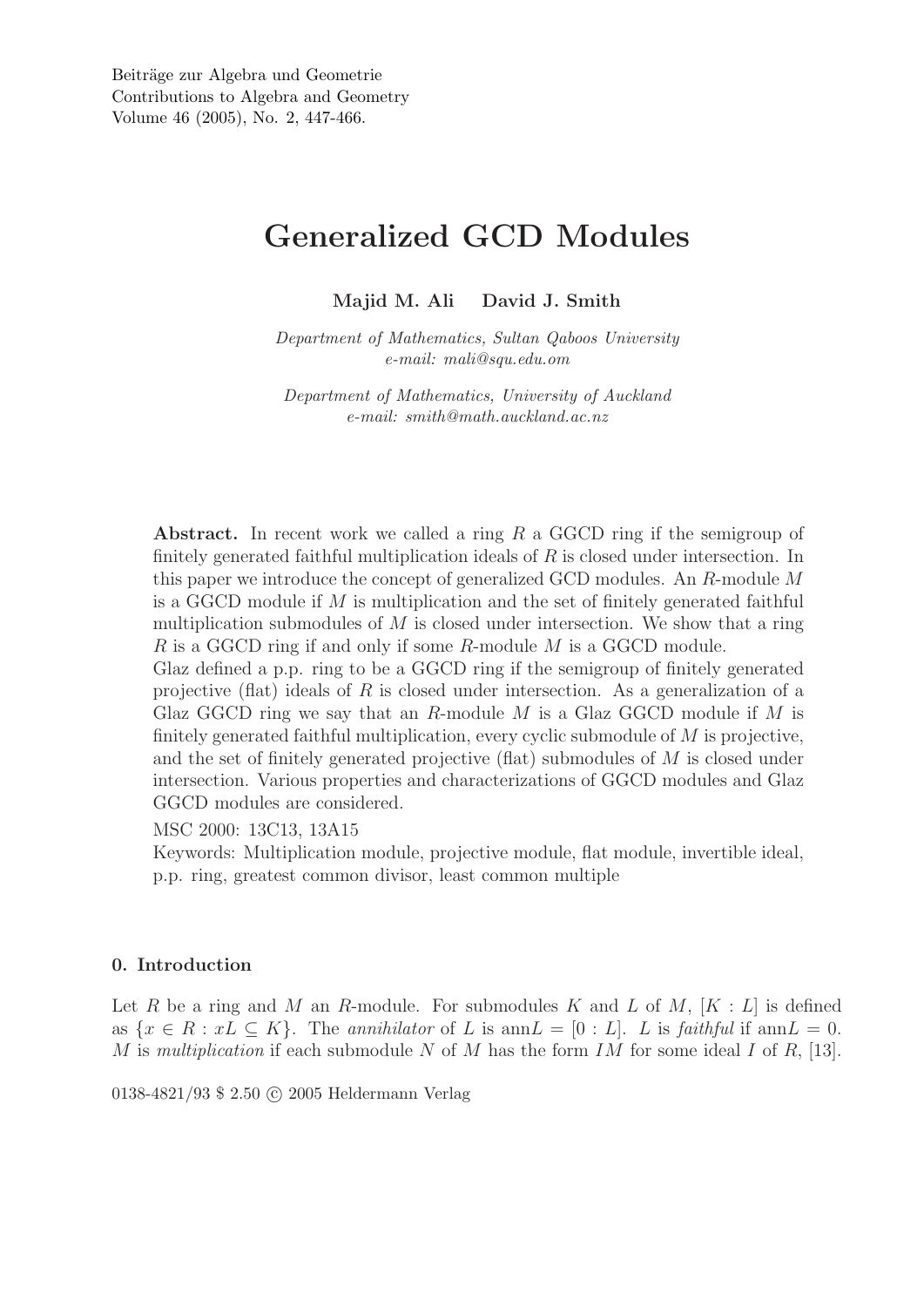Equivalently, M is multiplication if and only if for all submodules N of M,  $N = [N : M]M$ . A submodule L of M is multiplication if and only if  $K \cap L = [K : L]L$  for each submodule K of M, [19, Lemma 3.1]. M is a *cancellation* module if for all ideals I and J of R,  $IM \subseteq JM$  implies that  $I \subseteq J$ , [7] and [9]. Finitely generated faithful multiplication modules are cancellation modules, [22, Corollary of Theorem 9]. Using this fact it is easy to see that if M is a finitely generated faithful multiplication module then  $I[N:M] = [IN:M]$  for each submodule  $N$  of  $M$  and each ideal  $I$  of  $R$ .

Let M be an R-module. Anderson, [5] and [6], defined  $\theta(M) = \sum$ m∈M  $[Rm : M]$ . He proved [6, Proposition 1 and Theorem 1] that if M is a multiplication module then  $M = \theta(M)M$ , and  $\theta(M) = R$  if and only if M is also finitely generated. Let M be a multiplication module and N a submodule of M. Then  $N = IM$  for some ideal I of R, and hence

$$
N = I\theta(M)M = \theta(M)(IM) = \theta(M)N.
$$

If N is finitely generated then  $R = \theta(M) + \text{ann}N$ , [16, Theorem 76]. If moreover N is faithful then  $R = \theta(M)$ , and hence M is finitely generated. Also, M is faithful since annM ⊂  $annN = 0$ . Thus modules that contain finitely generated faithful submodules are always finitely generated and faithful, and hence they are cancellation modules. Multiplication modules have received considerable attention in recent years, see for example [3], [5]–[10], [18], and [22].

In [4] and [2] we studied the greatest common divisor and least common multiple of finitely generated faithful multiplication and finitely generated projective ideals. The main purpose of the present paper is to extend and generalize those results to finitely generated faithful multiplication and finitely generated projective submodules of multiplication modules.

Let M be a multiplication module and  $S(M)$  the set of finitely generated faithful multiplication submodules of M. In Section 2 we investigate GCD and LCM of elements of  $S(M)$ . Let  $N, K \in S(M)$ . If  $GCD(N, K)$  (resp. LCM $(N, K)$ ) exists then it is unique and is in  $S(M)$ . We show in Proposition 2.1 that if  $LCM(N, K)$  exists then so too does  $GCD(N, K)$ , and in this case

$$
[GCD(N, K) : M]LCM(N, K) = [LCM(N, K) : M]GCD(N, K)
$$
  
= [N : M]K = [K : M]N.

Proposition 2.4 extends Euclid's Lemma to submodules. The relationships between GCD and LCM of submodules of  $S(M)$  and ideals of  $S(R)$  are investigated in Proposition 2.5. We prove that  $GCD(N, K)$  (resp.  $LCM(N, K)$ ) exists for all  $N, K \in S(M)$  if and only if  $gcd(I, J)$  (resp. lcm(I, J)) exists for all  $I, J \in S(R)$ . We also show that  $GCD(N, K)$  exists for all  $N, K \in S(M)$  if and only if  $LCM(N, K)$  exists for all  $N, K \in S(M)$ .

In [4] we called a ring R a generalized GCD ring (GGCD ring) if  $S(R)$  is closed under intersection. We extend this to modules: A *generalized* GCD *module* (GGCD *module*) M is a multiplication module such that  $S(M)$  is closed under intersection. Proposition 2.5 shows that  $R$  is a GGCD ring if and only if some  $R$ -module is a GGCD module. Several characterizations of GGCD module are given in Theorem 2.6.

For a GGCD module M and for  $N, K \in S(M)$ , we define

$$
\Phi_{N,K}^M = \Phi_{N,K} = \{T : T \text{ is a submodule of } M, T|N, \text{ GCD}(T,K) = M\}.
$$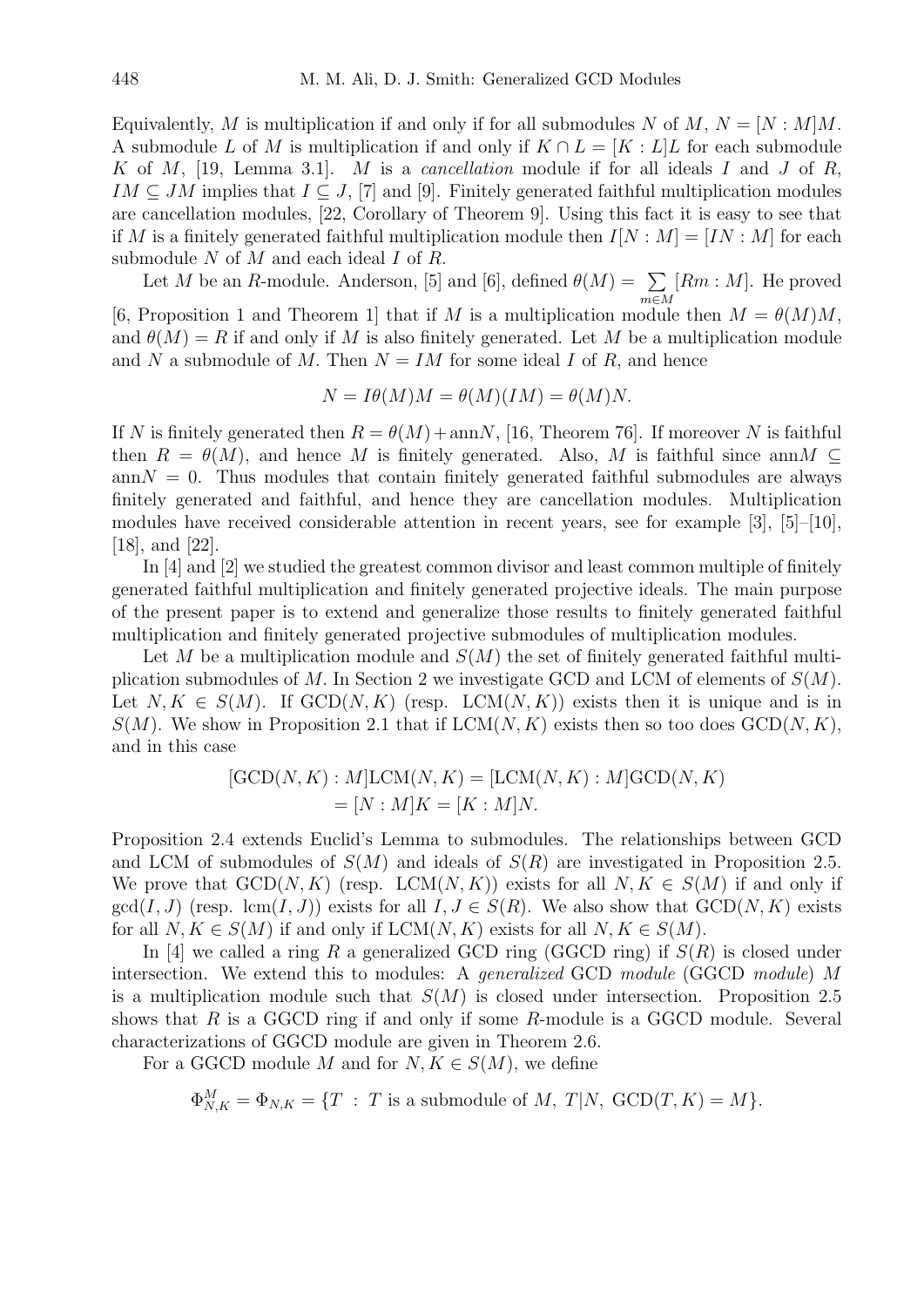In Section 3 we give several properties of this lattice of submodules of  $S(M)$ . We show in Theorem 3.4 that  $T \in \Phi_{N,K}$  is the smallest element if and only if the only submodule dividing  $[N: T]M$  and M-coprime to K (i.e.  $GCD(T, K) = M$ ) is M. We also prove that if M is a GGCD module and  $N, K \in S(M)$  and  $G = \text{GCD}(N, K)$ , then  $\Phi_{N,K} = \Phi_{[N:G|M,G]}$  from which we derive several consequences, see Corollary 3.7 and Theorem 3.8.

Let M be a finitely generated faithful multiplication module, and let  $S^*(M)$  be the set of finitely generated projective submodules of M. In Section 4 we study the GCD and LCM of elements of  $S^*(M)$ . We relate the existence of GCD and LCM of elements of  $S^*(M)$  to one another and to the existence of the gcd and lcm of certain annihilator ideals. We also establish arithmetic relationships between them.

Glaz, [14] and [15], defined a GGCD ring to be a p.p. ring R such that  $S^*(R)$  is closed under intersection. In this paper we generalize this to modules: An R-module M is a *Glaz* GGCD *module* if M is a finitely generated faithful multiplication module, every cyclic submodule of M is projective, and  $S^*(M)$  is closed under intersection. Theorem 4.5 lists twenty conditions equivalent to this.

All rings considered in this paper are commutative with identity, and all modules are unital. For the basic concepts used, see [12], [13], [16], [17].

# 1. Preliminaries

Our first result collects several properties and characterizations of submodules of a finitely generated faithful multiplication module from [1, Propositions 2.3 and 3.7] and [18, Lemma 1.4].

Lemma 1.1. *Let* R *be a ring and* N *a submodule of a finitely generated faithful multiplication module* M.

- (1) N *is finitely generated if and only if* [N : M] *is a finitely generated ideal of* R.
- (2) N *is multiplication if and only if* [N : M] *is a multiplication ideal of* R.
- (3) N *is flat if and only if* [N : M] *is a flat ideal of* R.
- (4) If N is finitely generated then N is projective if and only if  $[N : M]$  is a projective ideal *of* R.
- (5) *If* N *is finitely generated then* N *is projective if and only if* N *is multiplication and*  $\text{ann}N = Re$  *for some idempotent e.*
- (6) *If* N *is finitely generated then* N *is flat if and only if* N *is multiplication and* annN *is a pure ideal of* R.
- (7)  $\text{ann}N = \text{ann}[N : M]$ *. In particular,* N is faithful if and only if  $[N : M]$  is faithful.

It is evident from the above lemma that N and  $[N : M]$  are closely related. They are locally isomorphic, but they need not to be isomorphic. In fact even if  $N$  is a faithful multiplication module, N need not embed in R (see [21] for an example).

Corollary 1.2. *Let* R *be a ring and* M *a finitely generated faithful multiplication* R*-module. Let* N, K *be finitely generated submodules of* M.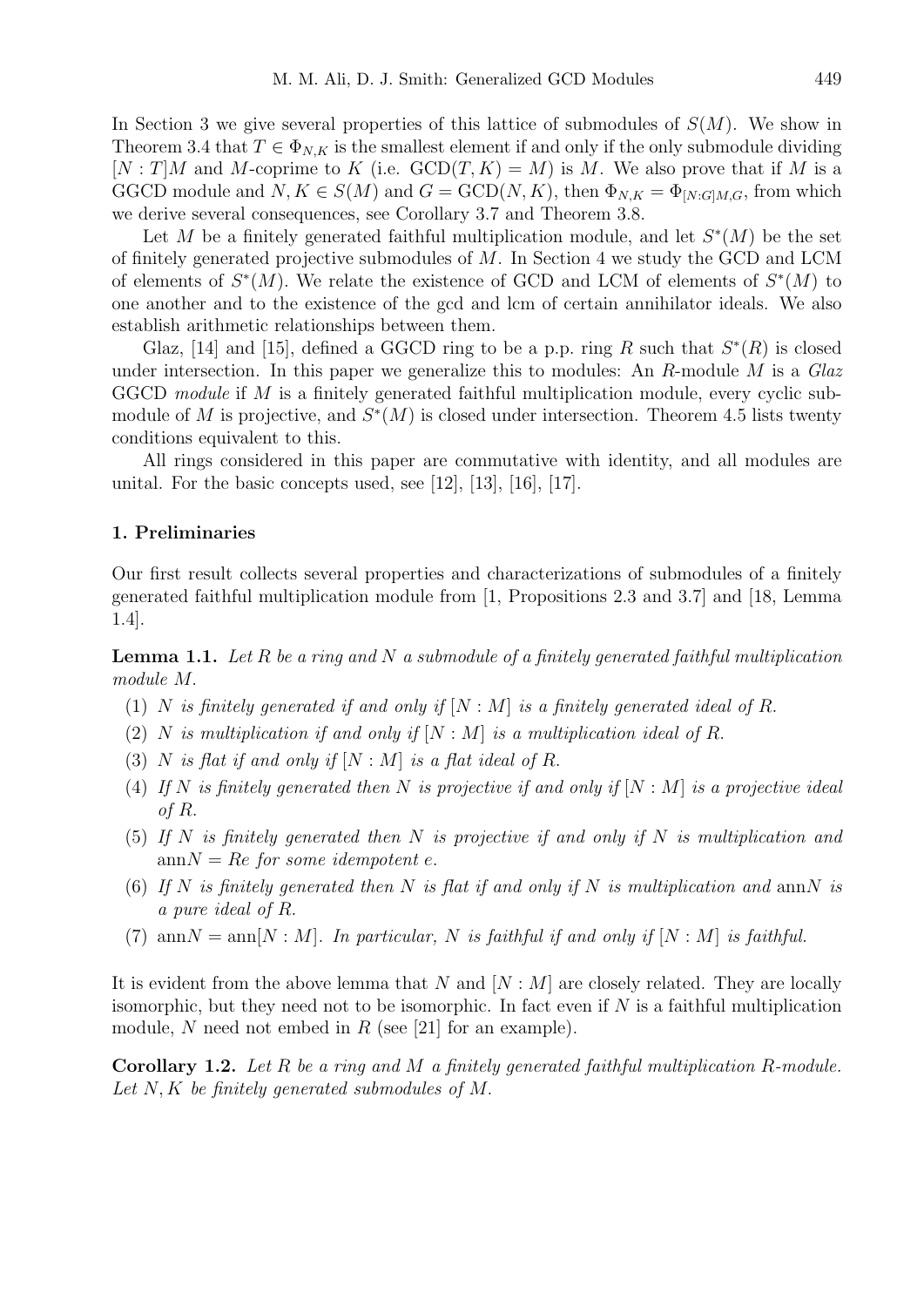- (1) *If* K *is a faithful multiplication then* N ∩K *is a finitely generated faithful multiplication submodule if and only if* [N : K] *is a finitely generated faithful multiplication ideal of* R.
- (2) *If* N *and* K *are projective then* N ∩ K *is a finitely generated projective submodule of* M *if and only if* [N : K] *is a finitely generated projective ideal of* R.

*Proof.* (1) Suppose  $N \cap K$  is a finitely generated faithful multiplication submodule of M. By Lemma 1.1,  $[N: K] = [(N \cap K): K]$  is a finitely generated faithful multiplication ideal. The converse follows by [10, Corollary 1.4] since  $N \cap K = [N : K]K$ .

(2) Let  $N \cap K$  be a finitely generated projective submodule of M. By Lemma 1.1,  $N \cap K$ is multiplication. Moreover K is finitely generated, multiplication and ann  $K = Re$  for some idempotent e. It follows by [22, Corollary 2 to Theorem 11] that  $[N:K] = [N \cap K:K]$ is multiplication. Now  $[N : M] \subset [N : K]$ , and hence  $\text{ann}[N : K] \subset \text{ann}[N : M] = \text{ann}N$ . Also, ann $K \subseteq [N : K]$ , and ann $[N : K] \subseteq$  ann $(\text{ann } K)$ , and therefore ann $[N : K] \subseteq$ ann  $N \cap \text{ann}(\text{ann}K) = \text{ann}(N + \text{ann}K)$ . The reverse inclusion is also true (see the proof of [2, Theorem 2.2(1)]). Hence,  $\text{ann}[N:K] = \text{ann}(N + \text{ann}K)$ . It follows by [18, Corollary 1 to Lemma 1.5 that  $[N: K]$  is finitely generated. By [20, Theorem 2.1],  $[N: K]$  is projective. The converse is true since

$$
N \cap K = [N : K]K \cong [N : K] \otimes K,
$$

see for example [12, Corollary 11.16].

We note that the above corollary may also be proved using Lemma 1.1, [4, Theorem 3.1], [2, Theorem 2.3] and the fact that  $[N:K] = [[N:M]:K:M]].$ 

Let  $N, K$  be submodules of an R-module M. We say that N *divides* K, denoted  $N|K$ , if there exists an ideal I of R such that  $K = IN$ . It is clear that if  $N|K$  then  $K \subseteq N$ , and if N is multiplication the converse is also true. A common divisor of N and K which is divisible by every common divisor of  $N$  and  $K$  (which is clearly unique if it exists) is denoted by  $GCD(N, K)$ , and LCM is defined analogously. The existence and arithmetic properties of these in the case of finitely generated faithful multiplication and finitely generated projective ideals are investigated in [4] and [2] respectively.

Lemma 1.3. *Let* R *be a ring and* N, K *submodules of a finitely generated faithful multiplication* R*-module* M.

- (1) If  $GCD(N, K)$  *exists then so too does*  $gcd([N : M], [K : M])$ *, and in this case*  $[GCD(N, K) : M] = \gcd([N : M], [K : M]).$
- (2) LCM $(N, K)$  *exists if and only if*  $lcm([N : M], [K : M])$  *exists, and in this case*  $[LCM(N, K) : M] = \text{lcm}([N : M], [K : M]).$

*Proof.* (1) Let  $G = \text{GCD}(N, K)$ . Then  $G|N$  and  $G|K$  and hence  $[G : M][N : M]$  and  $[G: M] | [K: M]$ , because M is finitely generated faithful and multiplication. Suppose that I is any ideal of R such that  $I|[N:M]$  and  $I|[K:M]$ . Then  $IM|N$  and  $IM|K$ . Hence  $IM|G$ . It follows that  $I|[G:M]$ , and hence  $[G:M] = \gcd([N:M], [K:M])$ .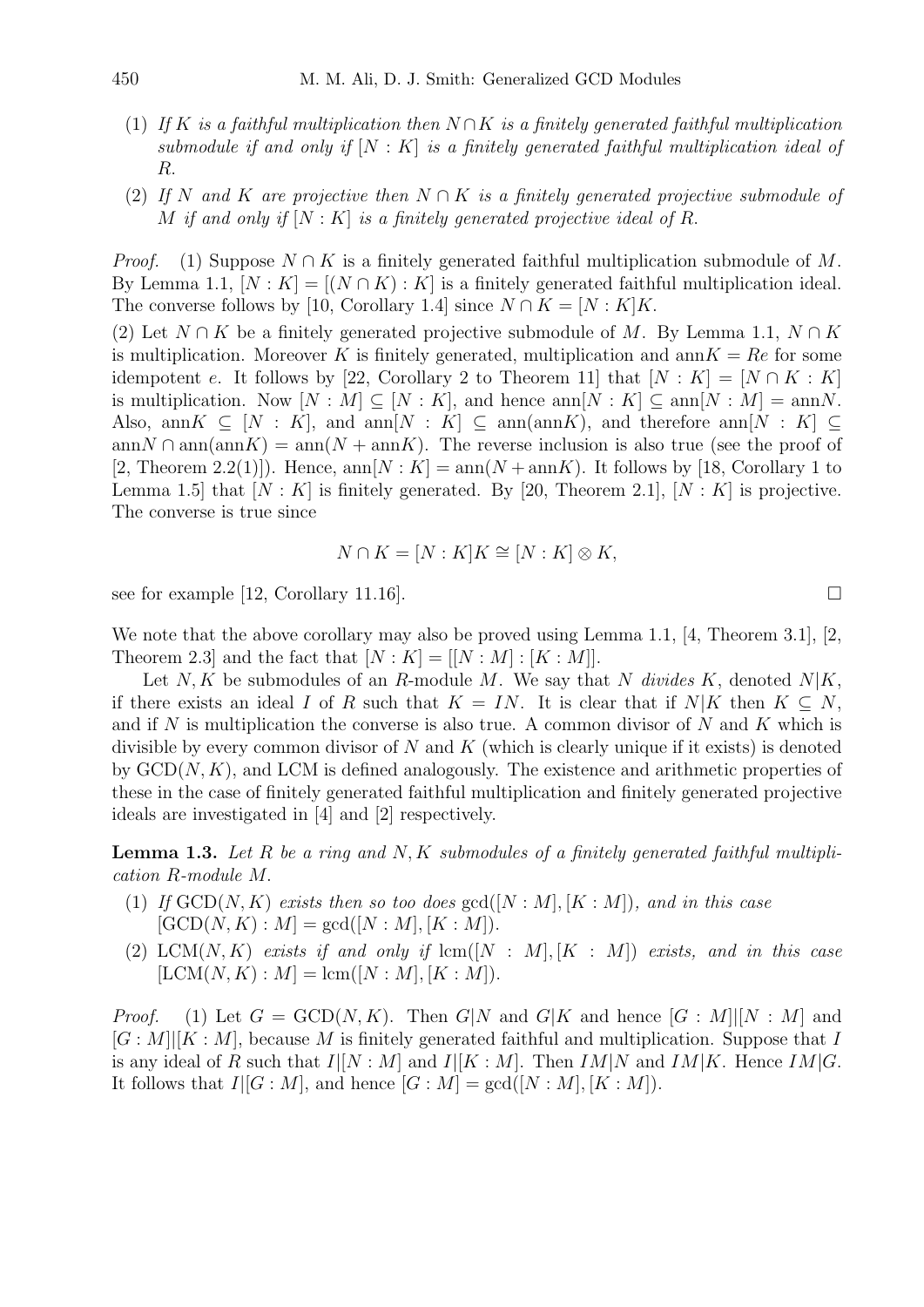(2) Let  $L = LCM(N, K)$ . Then  $N/L$  and  $K/L$ . It follows that  $[N : M][L : M]$  and  $[K: M][L: M]$ . Suppose that I is an ideal of R such that  $[N: M][I]$  and  $[K: M][I]$ . Then  $N|IM$  and  $K|IM$ , and hence  $IM|L$ . This implies that  $I|[L : M]$ , and hence  $[L : M]$  $lcm([N : M], [L : M])$ . Conversely, let  $J = lcm([N : M], [K : M])$ . Then  $[N : M], J$  and  $[K: M]$ , and hence  $N|JM$  and  $K|JM$ . Assume that H is a submodule of M such that  $N|H$  and  $K|H$ . Then  $[N: M][H: M]$  and  $[K: M][H: M]$ , and hence  $[H: M][J]$ . This gives that  $H|JM$  and hence  $JM = LCM(N, K)$ . This also shows that  $lcm([N : M], [K :$  $M$ ) = [LCM(N, K) : M].

The converse of Part (1) above is not true. Let  $R = k[x^2, x^3]$ , k a field. Let  $N = x^5 R$ ,  $K =$  $x^6R$  and  $M = x^3R$ . Then  $gcd([N : M], [K : M]) = gcd(x^2R, x^3R)$  exists, but  $GCD(N, K)$ does not.

#### 2. GCD and LCM of multiplication modules

Let R be a ring and M a multiplication module. Define  $S(M)$  to be the set of finitely generated faithful multiplication submodules of M. As mentioned earlier, if  $S(M)$  is nonempty then  $M \in S(M)$ . In this section we investigate the GCD and LCM of modules in  $S(M)$ , generalizing our results in [4].

If  $N \in S(M)$  and G is any submodule of M such that  $G|N$ , then  $G \in S(M)$ . For if G|N then  $[G : M][N : M]$ . By Lemma 1.1,  $[N : M] \in S(R)$ , so that by [4, Lemma 1.4],  $[G : M] \in S(R)$ , and hence  $G = [G : M]M \in S(M)$ . In particular, if  $N, K \in S(M)$  and  $GCD(N, K)$  exists then it is in  $S(M)$ . On the other hand, if  $LCM(N, K)$  exists then by Lemma 1.3 lcm( $[N : M], [K : M]$ ) exists, and hence by [4, Lemma 1.5] it is in  $S(R)$ . Hence  $LCM(N, K) = \text{lcm}([N : M], [K : M])M \in S(M).$ 

It is easily verified that for all  $N, K \in S(M)$ , LCM $(N, K)$  exists (and hence is in  $S(M)$ ) if and only if  $N \cap K \in S(M)$ , and in this case LCM(N, K) =  $N \cap K$ . It follows by Lemma 1.3 that for all  $N, K \in S(M)$ , the following are equivalent:

$$
LCM(N, K) \text{exists}, \quad N \cap K \in S(M), \quad [N : K] \in S(R).
$$

Compare the next result with [4, Theorem 2.1].

Proposition 2.1. *Let* R *be a ring and* M *a multiplication* R*-module. For all submodules*  $N, K \in S(M)$ , if  $LCM(N, K)$  exists then so too does  $GCD(N, K)$ , and in this case

$$
[GCD(N, K) : M]LCM(N, K) = [LCM(N, K) : M]GCD(N, K)
$$
  
= [N : M]K = [K : M]N.

*Proof.* By Lemma 1.3,  $\text{lcm}([N : M], [K : M])$  exists, and by [4, Theorem 2.1],  $\text{gcd}([N : M])$  $M, [K : M]$  exists and

$$
[N : M][K : M] = \gcd([N : M], [K : M]) \text{lem}([N : M], [K : M]).
$$

Let  $L = \text{lcm}([N : M], [K : M])$ . Then  $L[[N : M], K : M]$ , and hence there exists an ideal G such that  $[N : M][K : M] = LG$ . Hence  $[N : M]K = [K : M]N = LGM$ . We show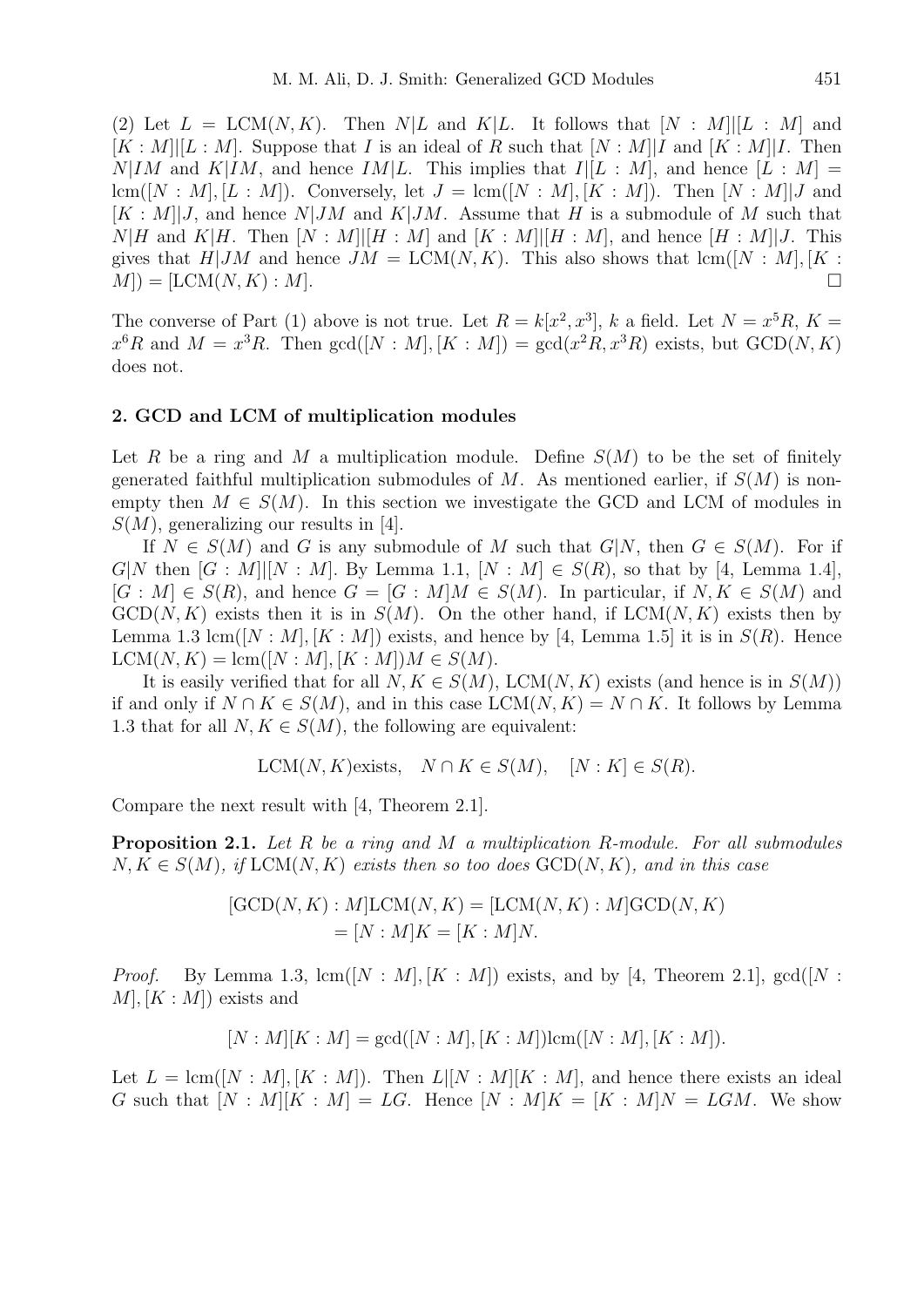that  $GM = \text{GCD}(N, K)$ . Now  $[N : M]K|LK$  since  $[N : M]|L$ , and hence  $LGM|LK$ . It follows that  $GM|K$ . Similarly,  $GM|N$ . Suppose that G' is any common divisor of N and K. Then  $G' \in S(M)$  and  $[K : M]G'||K : M]N$ . Hence  $[K : M]N \subseteq [K : M]G'$ , and hence  $[[K : M]N : G'] \subseteq [[K : M]G' : G'] = [K : M]$ . Similarly,  $[[N : M]K : G'] \subseteq [N : M]$ , and hence  $[[K : M]N : G'] = [[N : M]K : G']$  is a common multiple of  $[N : M]$  and  $[K : M]$ . This gives that  $L[[K : M]N : G']$ , and hence there exists an ideal H of R such that  $[[K:M]N:G']=HL$ . As  $[K:M]N\subseteq G'$ , we infer that  $[K:M]N=HLG'$ , and hence

$$
LG = [N : M][K : M] = [[K : M]N : M] = [HLG' : M] = L[HG' : M].
$$

It follows that  $G = [HG' : M]$ , and hence  $GM = HG'$ . This shows that  $G'|GM$ , and  $GM = \text{GCD}(N, K)$ . Finally, by Lemma 1.3,  $G = \text{gcd}([N : M], [K : M])$  and  $[\text{LCM}(N, K) :$  $M = \text{lcm}([N : M], [K : M])$ , and the second assertion follows.

Let M be a multiplication module and  $N, K \in S(M)$  such that  $N + K \in S(M)$ . By [4, Theorem 3.6] and [22, Lemma 7],  $N \cap K \in S(M)$ , and hence  $LCM(N, K)$  exists and equals  $N \cap K$ . By Proposition 2.1,  $GCD(N, K)$  exists, and hence by a remark made after [4, Corollary 1.2],

$$
[\text{GCD}(N, K) : M] = [[N : M]K : K \cap N] = [[N : M]K : K] + [[N : M]K : N]
$$

$$
= [[N : M]K : K] + [[K : M]N : N] = [N : M] + [K : M] = [N + K : M].
$$

Hence  $GCD(N, K) = N + K$ .

Compare the next result with [4, Theorem 2.2].

**Theorem 2.2.** Let R be a ring and M a multiplication R-module. Let  $N, K \in S(M)$  and  $I, J \in S(R)$ .

- (1) LCM(N, K) exists if and only if  $LCM$ (IN, IK) exists, and in this case  $LCM$ (IN, IK) =  $ILCM(N, K)$ .
- (2)  $\text{lcm}(I, J)$  *exists if and only if*  $\text{LCM}(IN, JN)$  *exists, and in this case*  $\text{LCM}(IN, JN)$  =  $lcm(I, J)N$ .
- (3) If  $GCD(IN, IK)$  *exists then so too does*  $GCD(N, K)$ *, and in this case*  $GCD(IN, IK)$  =  $IGCD(N, K)$ .
- (4) If  $GCD(IN, JN)$  *exists then so too does*  $gcd(I, J)$ *, and in this case*  $GCD(IN, JN) =$  $gcd(I, J)N$ .

*Proof.* (1) By Lemma 1.3, if  $LCM(IN, IK)$  exists then  $lcm([I[N:M], I[K:M])$  exists, and by [4, Theorem 2.2]  $\text{lcm}([N : M], [K : M])$  exists. Again by Lemma 1.3, LCM $(N, K)$  exists. Next we infer from Lemma 1.3 and [4, Theorem 2.2] that

$$
I[\text{LCM}(N, K) : M] = I \text{lcm}([N : M], [K : M]) = \text{lcm}(I[N : M], I[K : M])
$$
  
= 
$$
\text{lcm}([IN : M], [IK : M]) = [\text{LCM}(IN, IK) : M].
$$

Hence,  $ILCM(N, K) = LCM(*IN, IK*)$ . The converse is now clear by Lemma 1.3 and [4, Theorem 2.2].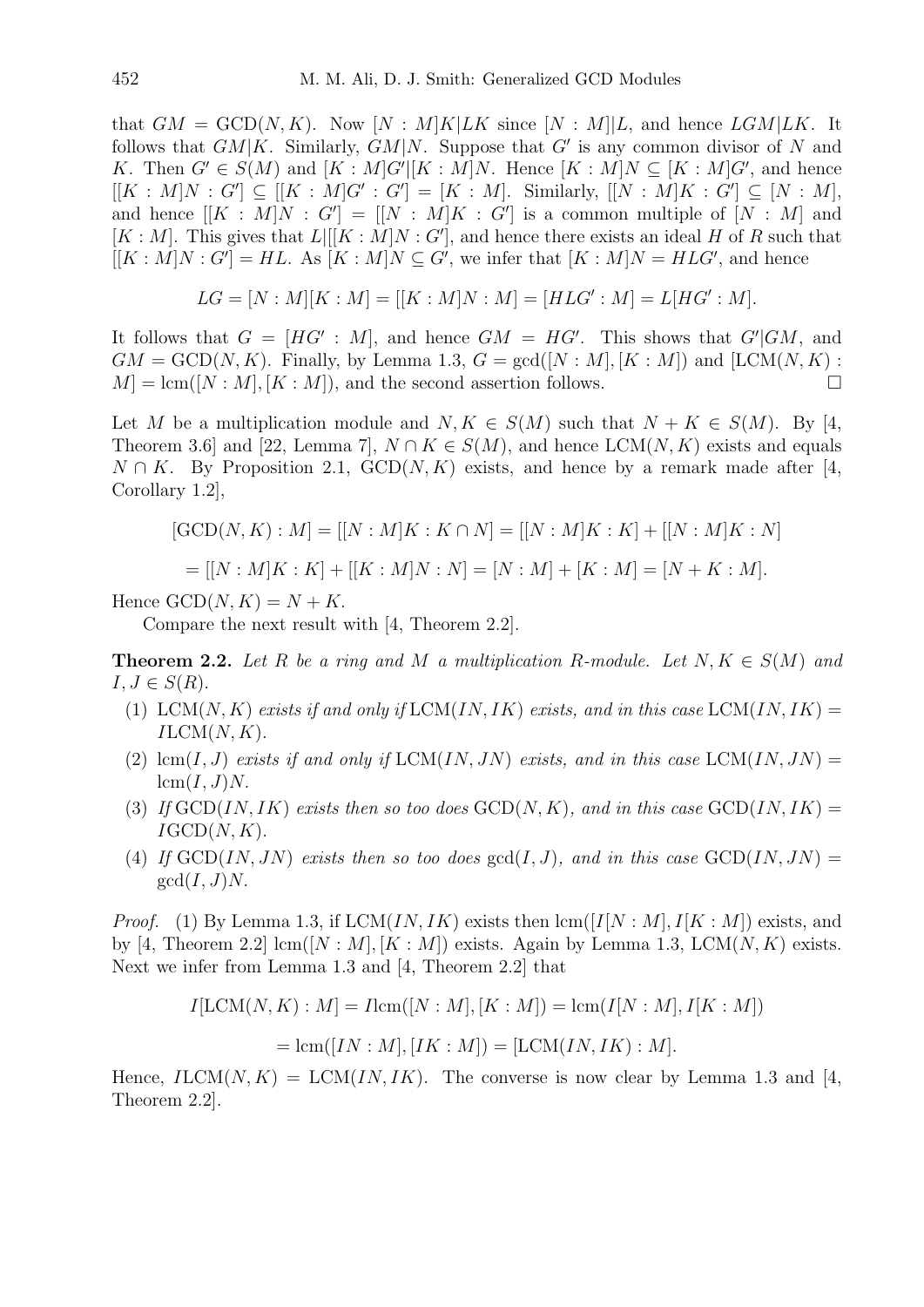(2) Assume that  $\text{lcm}(I, J)$  exists. Then  $I \cap J \in S(R)$ , and by [10, Theorem 1.6] and [1, Theorem 2.1] we obtain that  $IN \cap JN = (I \cap J)N \in S(M)$ . Hence LCM(IN, JN) exists and  $LCM*(IN, JN)* = lcm*(I, J)N*. Conversely, if  $LCM*(IN, JN)*$  exists then  $(I \cap J)N$  =$  $IN \cap JN = \text{LCM}(IN, JN) \in S(M)$ , and hence  $I \cap J = [(I \cap J)N : N] \in S(R)$ . Hence  $lcm(I, J)$  exists and  $LCM(IN, JN) = lcm(I, J)N$ .

(3) Suppose  $G = \text{GCD}(IN, IK)$ . Then  $\text{gcd}(I[N:M], I[K:M]) = \text{gcd}([IN:M], [IK:M])$ exists and equals  $[G : M]$ . As  $I[N : M] \subseteq [G : M]$ , we obtain that  $[N : M] \subseteq [[G : M] :$  $I \subseteq [G : IM]$ , and hence  $N \subseteq [G : IM]M$ . Similarly,  $K \subseteq [G : IM]M$ . Since  $IM|IN$  and IM|IK, we have  $IM|G$ , and hence  $G \subseteq IM$ ,  $[G:IM] \in S(R)$ , and  $[G:IM]M \in S(M)$ . This shows that  $[G:IM|M]$  is a common divisor of N and K. If D is any common divisor of N and K, then  $ID|IN$  and  $ID|IK$ , and hence  $ID|G$ , (in other words  $G \subseteq ID$ ). It follows that  $[G: IM] \subseteq [ID:IM] = [D:M]$ . Next,  $D \in S(M)$ , and hence  $[D:M] \in S(R)$ . Therefore  $[D: M][G: IM]$ , and hence  $D|[G: IM]M$ . This shows that  $[G: IM]M = GCD(N, K)$ , and hence  $G = [G:IM]IM = I\text{GCD}(N, K)$ .

(4) Suppose GCD(IN, JN) exists. By Lemma 1.3,  $gcd([IN : M], [JN : M]) = gcd(I[N : N])$  $M, J[N:M]$ ) exists, and by [4, Theorem 2.2],  $gcd(I, J)$  exists and

$$
[GCD(IN, JN) : M] = gcd(I[N : M], J[N : M]) = gcd(I, J)[N : M],
$$

and hence  $\text{GCD}(IN, JN) = \text{gcd}(I, J)N$ .

**Proposition 2.3.** Let M be a multiplication R-module and  $N, K \in S(M)$ .

- (1) *If*  $G = \text{GCD}(N, K)$  *exists then*  $R = \text{gcd}([N : G], [K : G]).$
- (2) If  $L = LCM(N, K)$  exists (whence also  $G = \text{GCD}(N, K)$  exists) then  $[N : G] = [N : K]$ , *and*

$$
R = \gcd([L:K], [L:N]) = \gcd([N:K], [K:N]).
$$

(3) If  $L = LCM(N, K)$  exists then for all integers  $r \geq 1$ ,

(i)  $[L : M]^r = \text{lcm}([N : M]^r, [K : M]^r),$ 

- (ii)  $[G : M]^r = \gcd([N : M]^r, [K : M]^r)$ .
- (iii)  $[N:K]^r = [[N:M]^r : [K:M]^r]].$

*Proof.* (1) If  $G = \text{GCD}(N, K)$  exists then by Theorem 2.2

$$
G = \text{GCD}([N : G]G, [K : G]G) = \text{gcd}([N : G], [K : G])G.
$$

Hence  $gcd([N : G], [K : G]) = R$ .

(2) If  $L = LCM(N, K)$  exists then by Proposition 2.1,  $G = GCD(N, K)$  exists and

$$
[L:M]G = [K:M]N = [N:M]K.
$$

Hence

$$
[N:G] = [[L:M]: [K:M]] = [L:K] = [N \cap K:K] = [N:K].
$$

Similarly  $[K : G] = [K : N]$ . The remaining assertions are now clear.

$$
\qquad \qquad \Box
$$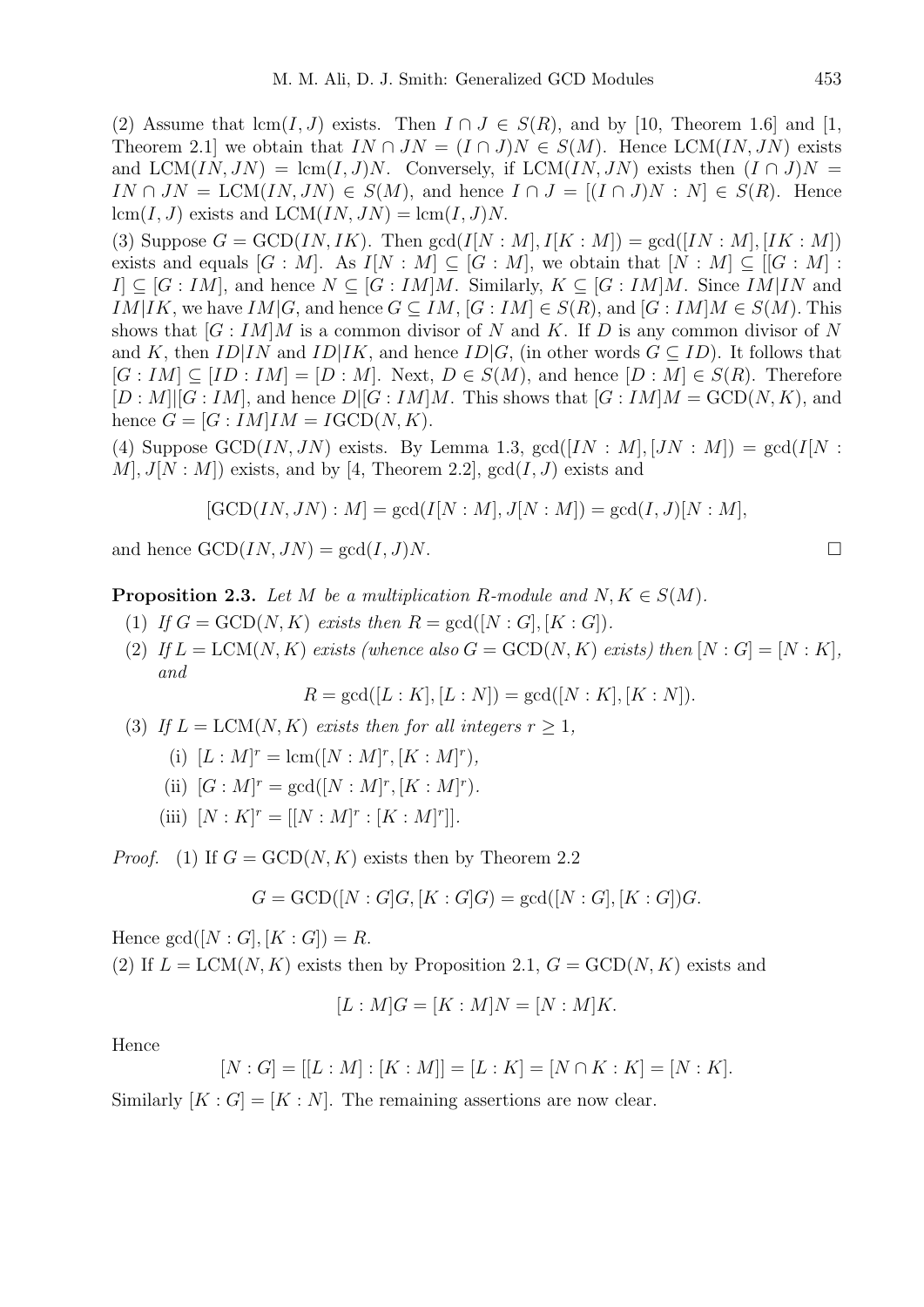(3) These results generalize [4, Lemma 2.4, Theorem 2.6 and some facts on p. 225], and the proofs are similar.

Let M be a multiplication R-module and  $N, K \in S(M)$ . We say that N and K are M*coprime* if  $GCD(N, K) = M$ . Compare the following generalization of Euclid's Lemma with [4, Proposition 2.3].

**Proposition 2.4.** *Let* M *be a multiplication* R-module. Let  $N, K \in S(M)$  and  $I, J \in S(R)$ .

- (1) If N and K are M-coprime and  $GCD(IN, IK)$  exists then  $GCD(N, IM)$  $GCD(N, IK).$
- (2) If I and J are relatively prime and  $GCD(IN, JN)$  exists then  $GCD(IM, N)$  =  $GCD(IM, JN)$ .
- *Proof.* (1) By Theorem 2.2,  $GCD*IN, IK*$  =  $IGCD*N, K*$  =  $IM$ . It follows that

 $GCD(N, IM) = GCD(N, GCD(IN, IK)) = GCD(GCD(N, IN), IK) = GCD(N, IK).$ 

(2) Again by Theorem 2.2,  $GCD(IN, JN) = \gcd(I, J)N = N$ , and hence

 $GCD(IM, N) = GCD(IM, GCD(IN, JN)) = GCD(GCD(IM, IN), JN) = GCD(IM, JN),$ 

as required.  $\square$ 

The third part of the next result generalizes [4, Theorem 2.5].

Proposition 2.5. *Let* M *be a multiplication* R*-module.*

- (1) LCM(N, K) *exists for all*  $N, K \in S(M)$  *if and only if* lcm(I, J) *exists for all*  $I, J \in$  $S(R)$ .
- (2) *If*  $GCD(N, K)$  *exists for all*  $N, K \in S(M)$  *then*  $gcd(I, J)$  *exists for all*  $I, J \in S(R)$ .
- (3)  $GCD(N, K)$  *exists for all*  $N, K \in S(M)$  *if and only if*  $LCM(N, K)$  *exists for all*  $N, K \in$  $S(M).$
- (4) *If*  $gcd(I, J)$  *exists for all*  $I, J \in S(R)$  *then*  $GCD(N, K)$  *exists for all*  $N, K \in S(M)$ .

*Proof.* (1) Suppose that  $LCM(N, K)$  exists for all  $N, K \in S(M)$ , and let  $I, J \in S(R)$ . Then IM,  $JM \in S(M)$ , and hence  $LCM(IM, JM)$  exists. By Theorem 2.2(1), the result follows. Conversely assume that  $lcm(I, J)$  exists for all  $I, J \in S(R)$ , and let  $N, K \in S(M)$ . Then  $[N : M], [K : M] \in S(R)$ , and hence  $lcm([N : M], [K : M])$  exists and by Lemma 1.3(2) the result follows.

(2) Suppose that  $GCD(N, K)$  exists for all  $N, K \in S(M)$ , and let  $I, J \in S(R)$ . Then  $GCD(IM, JM)$  exists and by Theorem 2.2(3) we obtain the existence of  $gcd(I, J)$ .

(3) This follows by (1) and (2) above, [4, Theorem 2.5], and Proposition 2.1 above.

(4) If  $gcd(I, J)$  exists for all  $I, J \in S(R)$  then  $lcm(I, J)$  exists for all  $I, J \in S(R)$  [4, Theorem 2.5], and by (1) above  $LCM(N, K)$  exists for all  $N, K \in S(M)$ , and the conclusion follows from Proposition 2.1.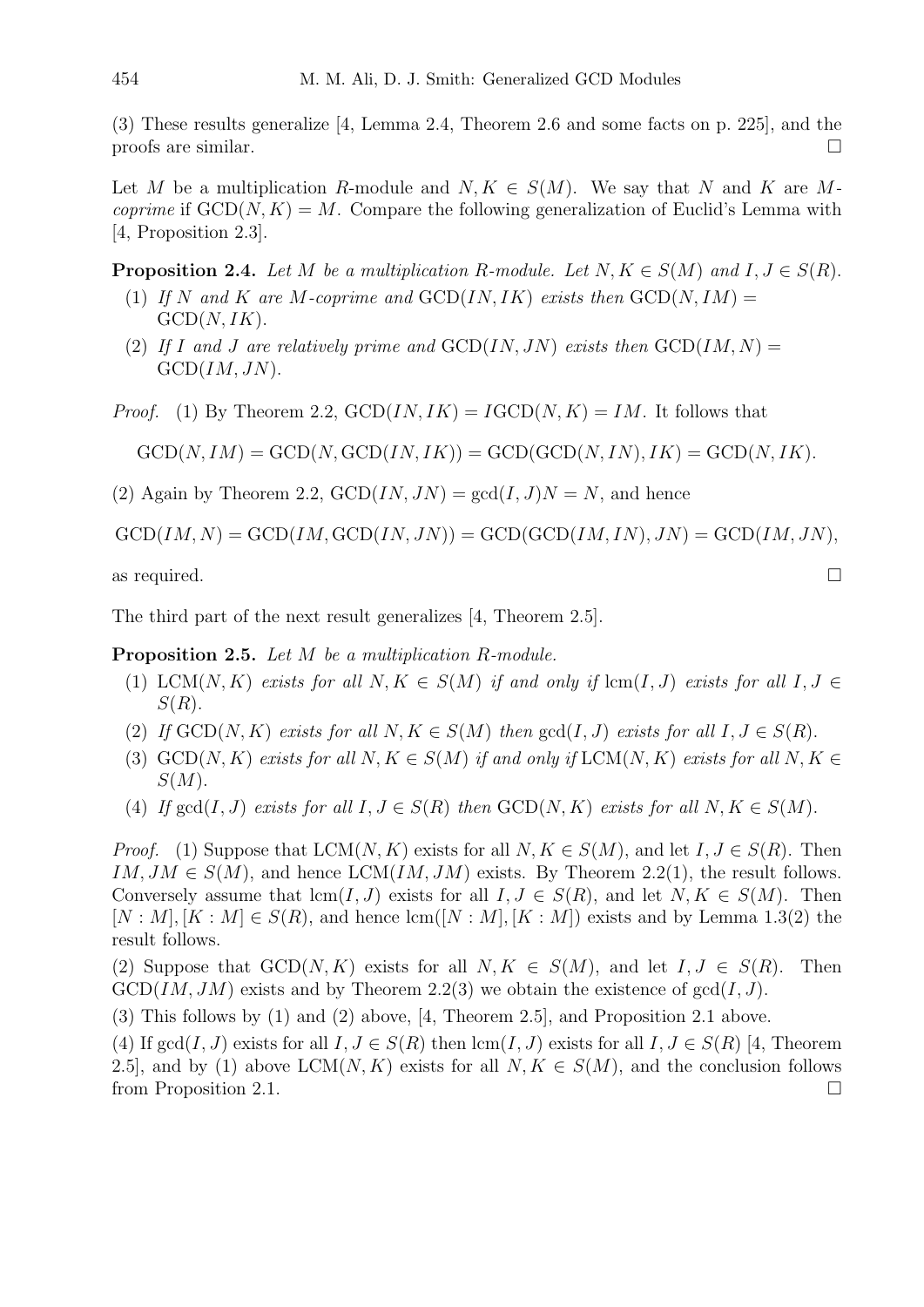In [4] we called a ring R a generalized GCD ring (GGCD ring) if  $S(R)$  is closed under intersection. We extend this to modules: An R-module M is a *generalized* GCD *module* (GGCD *module*) if M is multiplication and  $S(M)$  is closed under intersection. It is clear from Proposition 2.5 that  $R$  is a GGCD ring if and only if some  $R$ -module  $M$  is a GGCD module. By Proposition 2.5, any multiplication module over a principal ideal ring, Bezout ring, arithmetical ring, Prüfer domain, von Neumann regular ring or GGCD domain (an integral domain in which the intersection of two invertible ideals is an invertible ideal, [8]) is a GGCD module since each of these rings is a GGCD ring.

The next result summarizes several equivalent conditions for a multiplication module to be a GGCD module by combining Proposition 2.5 and [4, Theorems 2.5 and 3.1].

Theorem 2.6. *Let* M *be a multiplication* R*-module. The following conditions are equivalent.*

- (1) M *is a* GGCD *module.*
- (2) R *is a* GGCD *ring.*
- (3)  $GCD(N, K)$  *exists for all*  $N, K \in S(M)$ .
- (4) LCM(N, K) *exists for all*  $N, K \in S(M)$ .
- (5)  $[N:K] \in S(R)$  *for all*  $N, K \in S(M)$ .
- (6)  $\text{lcm}(I, J)$  *exists for all*  $I, J \in S(R)$ .
- (7)  $gcd(I, J)$  *exists for all*  $I, J \in S(R)$ .
- (8)  $[I : J] \in S(R)$  *for all*  $I, J \in S(R)$ .

The next result generalizes [4, Corollaries 3.2 and 3.4].

**Corollary 2.7.** *Let*  $M$  *be a* GGCD  $R$ *-module. Then for all*  $N, K, L \in S(M)$ *:* 

- (1)  $[GCD(N, K) : L] = \gcd([N : L], [K : L]).$
- (2)  $[L : LCM(N, K)] = \gcd([L : N], [L : K]).$
- (3) LCM(GCD $(N, K), L$ ) = GCD(LCM $(N, L)$ , LCM $(K, L)$ ).
- (4)  $GCD(LCM(N, K), L) = LCM(GCD(N, L), GCD(K, L)).$

*Proof.* (1) By Corollary 1.2,  $[N: L], [K: L] \in S(R)$ , hence by Theorem 2.6,  $gcd([N: L], [K: L])$  exists. Using [4, Corollary 3.2(1)] and Lemma 1.3 we get that

$$
[GCD(N, K) : L] = [[GCD(N, K) : M] : [L : M]]
$$
  
= [gcd([N : M], [K : M]) : [L : M]]  
= gcd([[N : M] : [L : M]], [[K : M] : [L : M]]  
= gcd([N : L], [K : L]).

(2) Again by Corollary 1.2,  $[L : N], [L : K] \in S(R)$ , and hence  $gcd([L : N], [L : K])$  exists. By  $[4, Corollary 3.2(2)]$  and Lemma 1.3, we have that

$$
[L: LCM(N, K)] = [[L:M] : [LCM(N, K) : M]] = [[L:M] : [lem([N : M], [K : M])]
$$
  
= gcd([[L : M] : [N : M]], [[L : M] : [K : M]]) = gcd([L : N], [L : K]),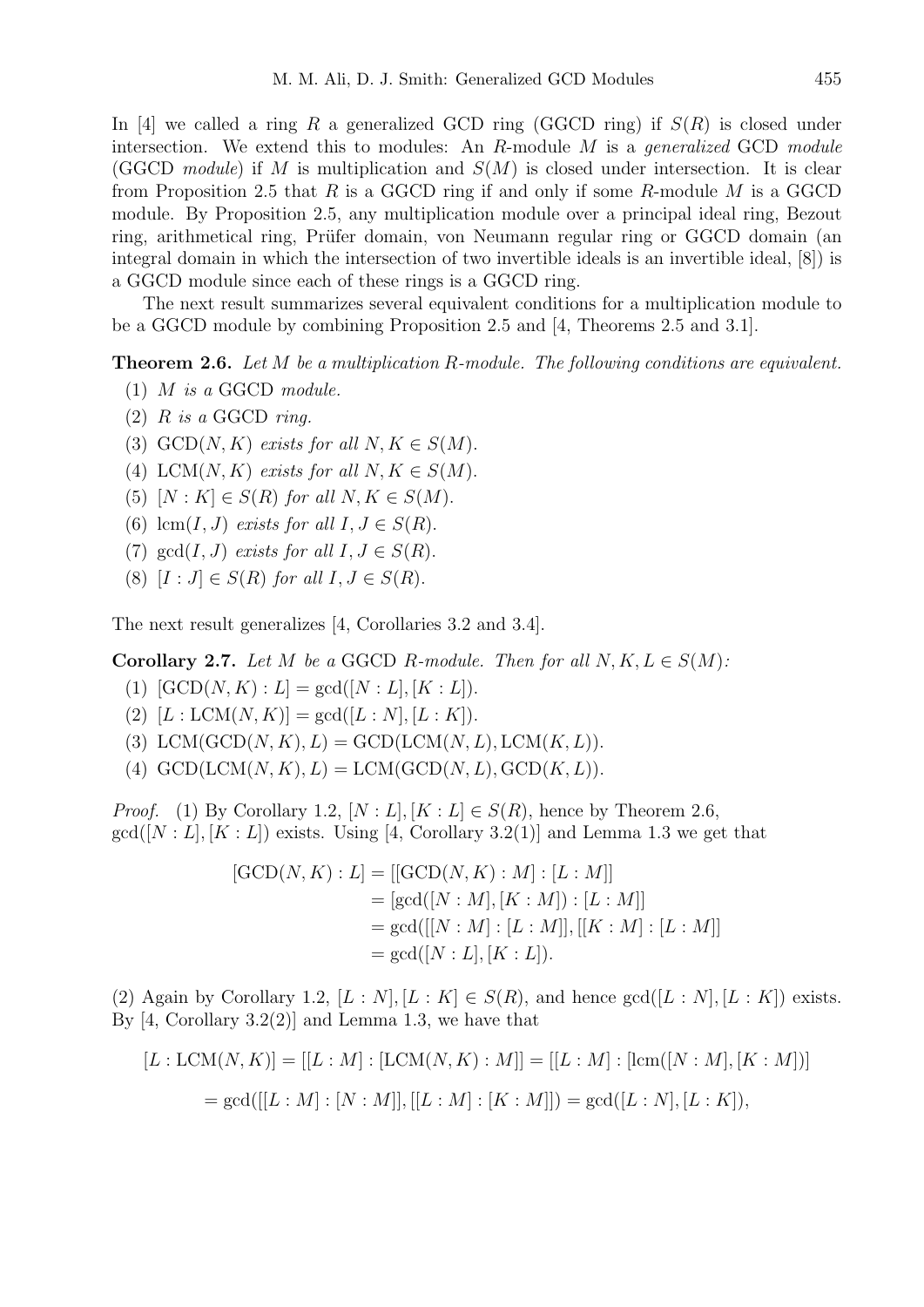as required.

(3)It follows from Lemma 1.3 and [4, Corollary 3.4(1)] that

$$
[LCM(GCD(N, K), L) : M] = \text{lcm}([GCD(N, K) : M], [L : M])
$$
  
\n
$$
= \text{lcm}(\text{gcd}([N : M], [K : M]), [L : M])
$$
  
\n
$$
= \text{gcd}([\text{lcm}([N : M], [L : M]), \text{lcm}([N : M], [K : M]))
$$
  
\n
$$
= \text{gcd}(\text{LCM}(N, L) : M], [\text{LCM}(N, K) : M])
$$
  
\n
$$
= [\text{GCD}(\text{LCM}(N, L), \text{LCM}(N, K)) : M],
$$

and the result follows.

(4) Again by Lemma 1.3 and [4, Corollary 34.(2)] we infer that

$$
[GCD(LCM(N, K), L) : M] = gcd([LCM(N, K) : M], [L : M])
$$
  
\n
$$
= gcd(lcm([N : M], [K : M]), [L : M])
$$
  
\n
$$
= lcm(gcd([N : M], [L : M]), gcd([K : M], [L : M]))
$$
  
\n
$$
= lcm([GCD(N, L) : M], [GCD(K, L) : M])
$$
  
\n
$$
= [LCM(GCD(N, L), GCD(K, L)) : M],
$$

and the result is now clear.  $\Box$ 

## 3. Lattice of submodules of multiplication modules

Let R be a GGCD ring and A, B finitely generated faithful multiplication ideals of R. In [4] we defined

 $\Phi_{A,B} = \{I : I \text{ is an ideal of } R, \quad I|A, \quad \gcd(I,B) = R\},\$ 

and we investigated this lattice of ideals. We showed for example that  $X \in \Phi_{A,B}$  is smallest if and only if the only ideal dividing  $[A : X]$  and relatively prime to B is R. In this section we generalize various properties of this lattice of ideals to multiplication modules.

Let M be a GGCD R-module. For  $N, K \in S(M)$  we define

$$
\Phi_{N,K}^M = \Phi_{N,K} = \{T : T \text{ is a submodule of } M, \quad T|N, \quad \text{GCD}(T,K) = M\}.
$$

 $\Phi_{N,K}$  is non-empty since  $M \in \Phi_{N,K}$ .

The proofs of the following are straightforward.

Lemma 3.1. *Let* R *be a ring and* M *a* GGCD *module (equivalently,* R *is a* GGCD *ring and* M is a multiplication module). Let  $N, K \in S(M)$  and  $I \in S(R)$ . Then

(1)  $T \in \Phi_{N,K}$  *if and only if*  $[T : M] \in \Phi_{[N:M], [K:M]}$ .

(2)  $I \in \Phi_{[N:M], [K:M]}$  if and only if  $IM \in \Phi_{N,K}$ .

(3) T *is minimal in*  $\Phi_{N,K}$  *if and only if*  $[T : M]$  *is minimal in*  $\Phi_{[N:M],[K:M]}$ .

(4) *I* is minimal in  $\Phi_{[N:M],[K:M]}$  if and only if IM is minimal in  $\Phi_{N,K}$ .

The following result extends [4, Theorem 3.5].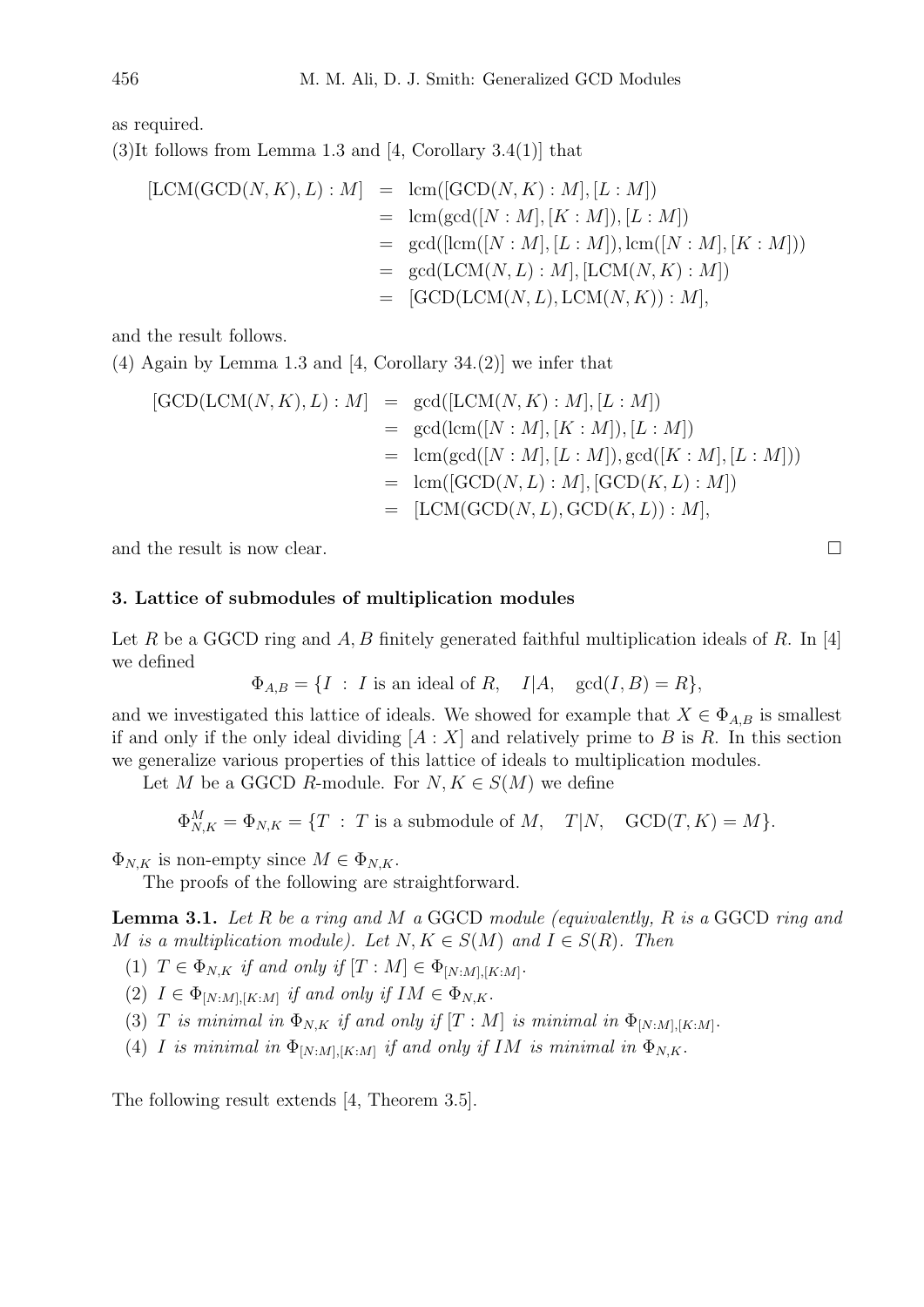**Proposition 3.2.** Let R be a ring and M a GGCD module. Let  $N, K \in S(M)$ . Then  $\Phi_{N,K}$ *is a lattice of submodules. Moreover, if*  $\Phi_{N,K}$  *contains a minimal element then it is unique.* 

*Proof.* R is a GCCD ring, and by [4, Theorem 3.5]  $\Phi_{[N:M],[K:M]}$  is a lattice of ideals of R. Let  $X, Y \in S(M)$ , and let  $G = \text{GCD}(X, Y)$  and  $L = \text{LCM}(X, Y)$ . Then  $[G : M] = \text{gcd}([X : K])$  $[M], [Y : M])$  and  $[L : M] = \text{lcm}([X : M], [Y : M])$ . Hence  $[G : M], [L : M] \in \Phi_{[N:M], [K:M]},$ and by Lemma 3.1,  $G, L \in \Phi_{N,K}$ . Suppose that T is a minimal element of  $\Phi_{N,K}$ . By Lemma 3.1(3),  $[T : M]$  is minimal in  $\Phi_{[N:M],[K:M]}$ , and by [4, Theorem 3.5]  $[T : M]$  is the smallest element of  $\Phi_{[N:M],[K:M]}$ . For any  $X \in \Phi_{N,K}$ ,  $[X:M] \in \Phi_{[N:M],[K:M]}$ . Hence  $[T:M] \subseteq [X:M]$ , and this implies that  $T \subseteq X$ , so that T is smallest in  $\Phi_{N,K}$ .

Let M be a multiplication R-module. Let  $N, K, T \in S(M)$  and suppose that  $GCD(N, T) =$  $M = GCD(K,T)$ . Then

 $gcd([N : M], [T : M]) = R = gcd([K : M], [T : M]),$ 

and by [4, Lemma 3.4],  $gcd([N : M][K : M], [T : M]) = R$ . Hence

$$
GCD([N : M]K, T) = M = GCD([K : M]N, T).
$$

**Lemma 3.3.** Let R be a ring and M a GGCD module. Let  $N, K \in S(M)$ . Then T is the *smallest element in*  $\Phi_{N,K}$  *if and only if*  $[T : M]$  *is the smallest element in*  $\Phi_{[N:M],[K:M]}$ .

*Proof.* If  $[T : M]$  is the smallest element in  $\Phi_{[N:M],[K:M]}$  then T is the smallest element in  $\Phi_{N,K}$ , (see the proof of Proposition 3.2). Conversely, suppose that T is the smallest element in  $\Phi_{N,K}$ . Let J be an ideal of R such that  $J|[N:M]: [T:M]|$  and  $gcd(J,[K:M]) = R$ . By [4, Theorem 3.7 it is enough to show that  $J = R$ . Now  $[[N : M] : [T : M]] = [N : T]$ , and hence  $JT|N$ .  $GCD(JM, K) = M$  since  $gcd(J, [K : M]) = R$ . But  $GCD(T, K) = M$ . It follows from the remark made above that  $GCD([JM : M]T, K) = M$ , and hence  $GCD(JT, K) = M$ . Therefore  $JT \in \Phi_{N,K}$ , and hence  $T \subseteq JT \subseteq T$  so that  $JT = T$ , and this finally gives that  $J = R$ .

**Theorem 3.4.** Let R be a ring and M a GGCD module, and let  $N, K \in S(M)$ . Then  $T \in \Phi_{N,K}$  *is smallest if and only if the only submodule dividing*  $[N : T]M$  *and* M-coprime to K *is* M.

*Proof.* Lemma 3.3 and [4, Theorem 3.7].

Compare the next result with [4, Theorem 3.8].

**Proposition 3.5.** *Let*  $M$  *be a* GGCD  $R$ *-module, let*  $N, K \in S(M)$ *, and let*  $G = \text{GCD}(N, K)$ *. Then*  $\Phi_{N,K} = \Phi_{[N:G]M,G}.$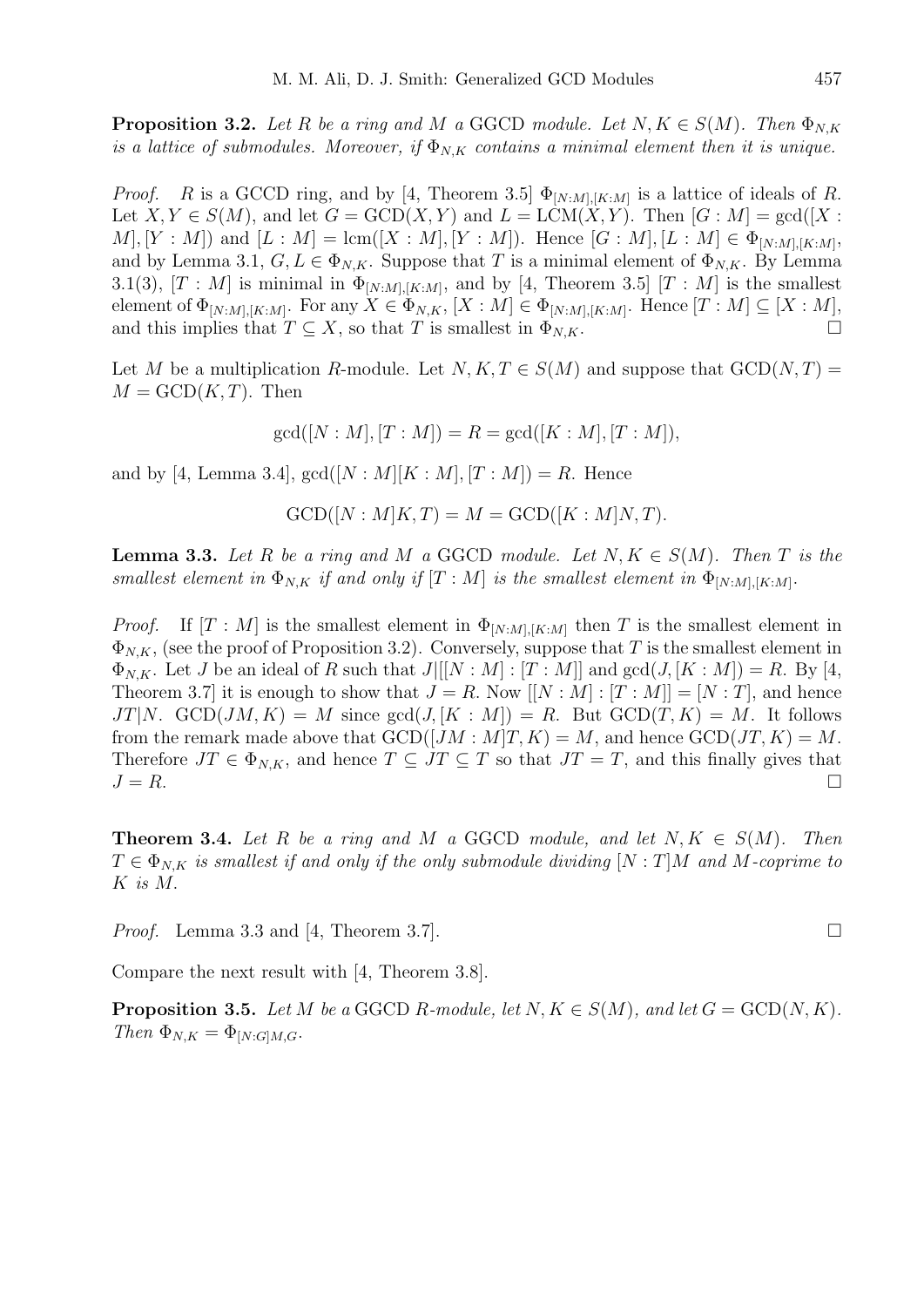*Proof.* Let  $T \in \Phi_{N,K}$ . By Lemma 3.1,  $[T : M] \in \Phi_{[N:M],[K:M]}$ , and by [4, Theorem 3.8],  $[T : M] \in \Phi_{[[N:M]:[G:M]],[G:M]}$ , so that  $[T : M] \in \Phi_{[N:G],[G:M]}$ . Hence by Lemma 3.1,  $T \in \Phi_{[N:G]M,G}$ . Conversely, let  $T \in \Phi_{[N:G]M,G}$ . Then

$$
[T: M] \in \Phi_{[[N:G]M:M],[G:M]} = \Phi_{[N:G],[G:M]} = \Phi_{[[N:M]:[G:M]],[G:M]}.
$$

By [4, Theorem 3.8],  $[T : M] \in \Phi_{[N:M], [K:M]}$ , and hence  $T \in \Phi_{N,K}$ .

Let M be a GGCD R-module and let  $N, K \in S(M)$ . Define two sequences of ideals of R and two sequences of submodules of M recursively as follows:

$$
I_0 = [N : M], \quad J_0 = [K : M], \quad J_{i+1} = \gcd(I_i, J_i), \quad I_{i+1} = [I_i : J_{i+1}] \quad \text{for all } i \ge 0,
$$
  

$$
N_0 = N, \quad K_0 = K, \quad K_{i+1} = \text{GCD}(N_i, K_i), \quad N_{i+1} = [N_i : K_{i+1}]M \quad \text{for all } i \ge 0.
$$

**Lemma 3.6.** Let M be a GGCD R-module and N, 
$$
K \in S(M)
$$
 with the sequences  $I_i$ ,  $J_i$ ,  $N_i$ ,  $K_i$  as above. Then

- (1)  $N_i = I_i M$  and  $K_i = J_i M$  for all  $i \geq 0$ .
- (2)  $K_i \subseteq K_{i+1}$ , and  $N_i \subseteq N_{i+1}$  for all  $i \geq 0$ .
- (3)  $\Phi_{N,K} = \Phi_{N_i,K_i}$  for all  $i \geq 0$ .

*Proof.* (1) Induction on i. The result is trivial if  $i = 0$ . If  $i \geq 0$  and  $N_i = I_i M$  and  $K_i = J_i M$ , then

$$
K_{i+1} = \text{GCD}(N_i, K_i) = \text{GCD}(I_iM, J_iM) = \text{gcd}(I_i, J_i)M = J_{i+1}M,
$$

and

$$
N_{i+1} = [N_i : K_{i+1}]M = [I_i M : J_{i+1} M]M = [I_i : J_{i+1}]M = I_{i+1}M.
$$

(2)  $K_i \subseteq K_{i+1}$ , since  $K_{i+1} = \text{GCD}(N_i, K_i)$ . Now  $[N_i : K_{i+1}]M = N_{i+1}$ . Hence

$$
N_i = [N_i : M]M \subseteq [N_i : K_{i+1}]M = N_{i+1}.
$$

(3) follows by Proposition 3.5.

Combining Theorem 3.4, Lemma 3.6 and [4, Theorem 3.9], we have the following.

**Corollary 3.7.** Let M be a GGCD R-module and  $N, K \in S(M)$  with the sequences  $I_i, J_i, N_i$ , K<sup>i</sup> *as above. Then the following are equivalent.*

(1)  $\bigcup^{\infty}$  $i=1$  $N_i$  *is the smallest element in*  $\Phi_{N,K}$ .  $(2) \cup^{\infty}$  $i=1$  $N_i \in \Phi_{N,K}.$  $(3) \cup$  $i=1$  $N_i \in S(M)$ .  $(4) \cup^{\infty}$  $i=1$  $N_i = N_n$  for some positive integer n.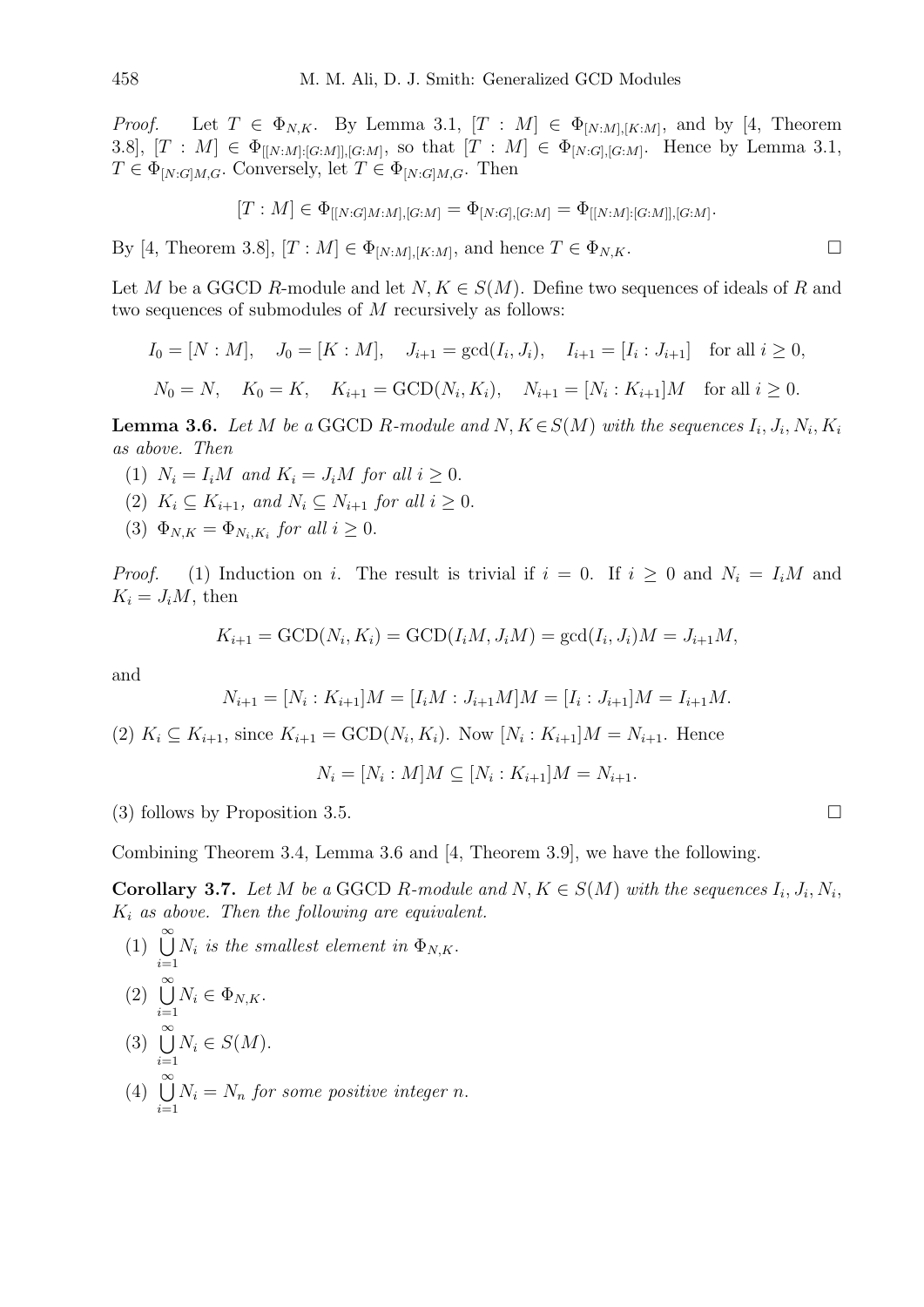- (5)  $N_n = N_{n+1}$  *for some positive integer n.*
- (6)  $N_n = M$  *for some positive integer n.*

We end this section with a result which may be compared with [4, Theorem 10]. Its proof follows from Lemma 1.3 and [4, Theorem 10].

**Theorem 3.8.** Let M be a GGCD R-module and  $N, K \in S(M)$ . Let  $L = LCM(N, K)$ , and *let*  $T_N, T_K$  *be the smallest elements in*  $\Phi_{N,[L:N]M}$  *and*  $\Phi_{K,[L:K]M}$  *respectively. Then* 

- (1) LCM $(T_N, T_K) =$  LCM $(N, K)$ .
- (2)  $GCD([N : T_N]M, [K : T_K]GCD(T_N, T_K)) = M$

 $=\text{GCD}([K: T_K]M, [N: T_N]\text{GCD}(T_N, T_K)).$ 

(3)  $GCD(T_N, [LCM(T_N, T_K) : T_N|M] = M$ 

$$
= GCD(T_K, [LCM(T_N, T_K) : T_K]M).
$$

## 4. GCD and LCM of projective modules

In this section we generalize and extend our study in [2] on GCD and LCM of projective ideals. Compare the following result with [2, Theorem 2.1]. We denote by  $S^*(M)$  the set of finitely generated projective submodules of M.

Proposition 4.1. *Let* R *be a ring and* M *a finitely generated faithful multiplication* R*module.* Let  $N, K \in S^*(M)$ .

- (1) If  $G = \text{GCD}(N, K)$  exists then  $G \in S^*(M)$  and  $\text{ann } G = \text{ann}(N + K)$ *. In this case*  $lcm(annN, annK)$  *exists and* ann $G = lcm(annN, annK)$ .
- (2) If  $L = \text{LCM}(N, K)$  exists then  $L \in S^*(M)$  and

$$
\operatorname{ann} L = \operatorname{ann} ([N : M] K) = \operatorname{ann} ([K : M] N).
$$

*In this case* gcd(annN, annK) *exists and* ann $L = \text{gcd}(\text{annN}, \text{annK})$ .

(3) 
$$
L = LCM(N, K)
$$
 exists if and only if  $N \cap K \in S^*(M)$ , and in this case  $L = N \cap K$ .

*Proof.* (1) By Lemmas 1.1, 1.3 and [2, Theorem 2.1(1)], we have  $[N : M], [K : M] \in S^*(R)$ ,  $gcd([N : M], [K : M])$  exists and is in  $S^*(R)$ , and  $[G : M] = gcd([N : M], [K : M])$ . Hence  $G \in S^*(M)$ . Also

$$
annG = ann[G : M] = ann gcd([N : M], [K : M])
$$
  
= ann([N : M] + [K : M])  
= ann[N : M] ∩ ann[K : M] = annN ∩ annK  
= ann(N + K).

Since ann  $N \cap \text{ann } K$  is a principal ideal generated by an idempotent and hence is multiplication,  $\text{lcm}(\text{ann}N, \text{ann}K)$  exists, and the result follows.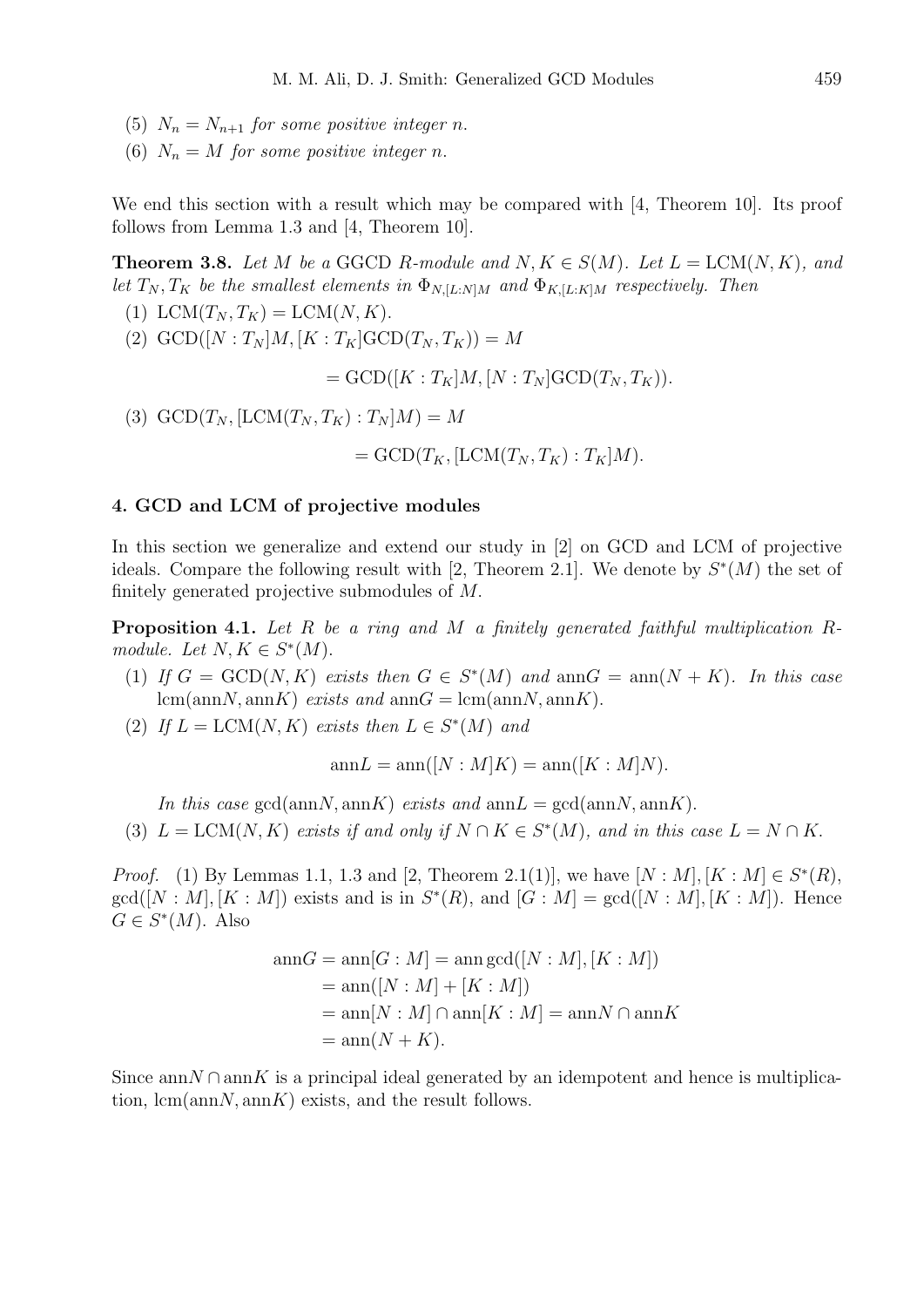(2) Suppose  $L = LCM(N, K)$  exists. By Lemmas 1.1, 1.3 and [2, Theorem 2.1(2)], lcm([N :  $M$ ,  $[K : M]$ )  $\in S^*(R)$ , and hence  $L \in S^*(M)$ . Moreover,

$$
annL = ann[L : M] = ann lcm([N : M], [K : M])
$$
  
= ann([N : M][K : M])  
= ann([[N : M][K : M] : M])  
= ann([N : M]K)  
= ann([K : M]N).

Next, using the fact that finitely generated projective ideals are locally either zero or invertible, it is easy to check that

$$
ann([N : M][K : M]) = ann[N : M] + ann[K : M] = annN + annK.
$$

Because  $\text{ann}N + \text{ann}K$  is a principal ideal generated by an idempotent and hence is multiplication, we infer that  $gcd(annN, annK)$  exists, and  $gcd(annN, annK) = annN + annK$ . (3) Obvious.

Lemma 4.2. *Let* R *be a ring and* M *a finitely generated faithful multiplication* R*-module.* Let  $N, K \in S^*(M)$  and  $I, J \in S^*(R)$ .

- (1) If  $LCM(N, K)$  *exists then so too does*  $LCM(IN, IK)$ *, and in this case*  $LCM(IN, IK)$  =  $ILCM(N, K)$ .
- (2) If  $\text{ lcm}(I, J)$  *exists then so too does* LCM(IN, JN), and in this case LCM(IN, JN) =  $lcm(I, J)N.$

*Proof.* (1) Since  $I \in S^*(R)$ , it follows from [1, Theorem 3.1] that

$$
[(IN \cap IK) : M] = [IN : M] \cap [IK : M] = I[N : M] \cap I[K : M]
$$

$$
= I([N : M] \cap [K : M]) = I[(N \cap K) : M],
$$

and hence  $IN \cap IK = I(N \cap K)$ . Suppose that  $LCM(N, K)$  exists. Then

$$
ILCM(N, K) = I(N \cap K) = IN \cap IK \in S^*(M),
$$

and hence  $LCM(IN, IK)$  exists and  $ILCM(N, K) = LCM(IN, IK)$ .

(2) Since  $N \in S^*(M)$ , we use [1, Theorem 3.1] to obtain that  $(I \cap J)N = IN \cap JN$ . Then

$$
lcm(I, J)N = (I \cap J)N = IN \cap JN \in S^*(M),
$$

and hence  $LCM(IN, JN)$  exists, and  $LCM(IN, JN) = \text{lcm}(I, J)N$ .

Compare the next result with [2, Theorem 2.5].

Theorem 4.3. *Let* R *be a ring and* M *a finitely generated faithful multiplication* R*-module.* Let  $N, K \in S^*(M)$  and  $I, J \in S^*(R)$ .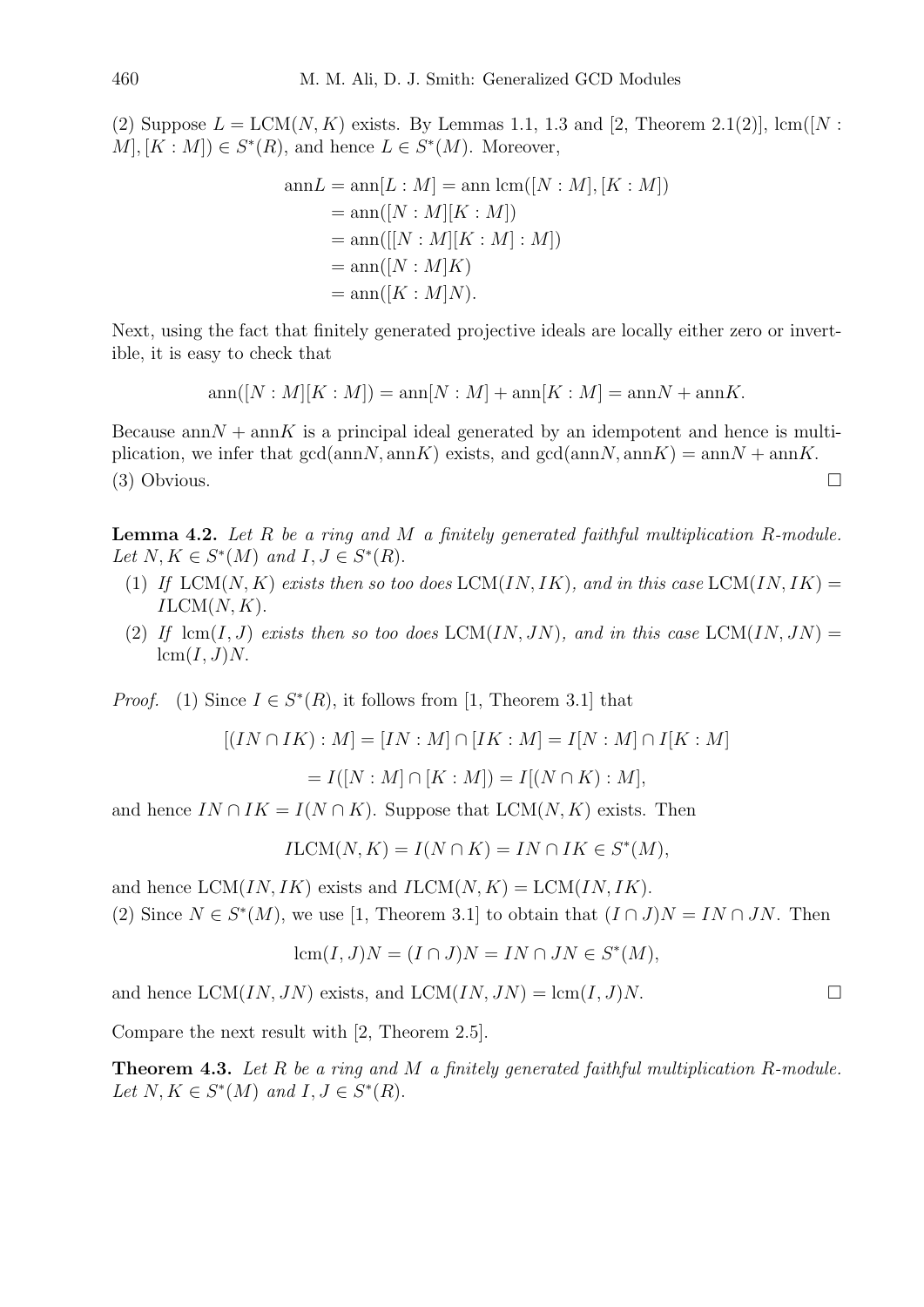(1) LCM(IN, IK) *exists if and only if*  $LCM(N + (annI)M, K + (annI)M)$  *exists, and in this case*

$$
LCM(IN, IK) = ILCM(N + (annI)M, K + (annI)M).
$$

(2) LCM(IN, JN) exists if and only if  $lcm(I + annN, J + annN)$  exists, and in this case

 $LCM(IN, JN) = \text{lcm}(I + \text{ann}N, J + \text{ann}N)N.$ 

(3) If  $GCD*IN, IK*$  *exists then so too does*  $GCD*N* + (annI)*M*, *K* + (annI)*M*$ *, and in this case*

$$
GCDIN, IK = IGCD(N + (annI)M, K + (annI)M).
$$

(4) If  $GCD(IN, JN)$  *exists then so too does*  $gcd(I + annN, J + annN)$ *, and in this case* 

 $GCD(IN, JN) = \gcd(I + \text{ann}N, J + \text{ann}N)N.$ 

*Proof.* (1) If LCM(IN, IK) exists then by Lemma 1.3,  $\text{lcm}([IN: M], [IK: M])$  $lcm(I[N:M], I[K:M])$  exists and  $LCM(IN, IK) = lcm(I[N:M], I[K:M])M$ . We obtain from [2, Theorem 2.5] that  $lcm([N : M] + amnI, [K : M] + amnI)$  exists, and

$$
lcm(I[N:M], I[K:M]) = Ilcm([N:M] + ann I, [K:M] + ann I).
$$

As  $M \in S^*(M)$ , [22, Theorem 11], the result follows by Lemma 4.2(2). The converse follows by Lemma  $4.2(1)$ .

(2) Assume that  $LCM(IN, JN)$  exists. Then by Lemma 1.3,  $lcm(I[N: M], J[N: M])$  exists and  $LCM(IN, JN) = \text{lcm}(I[N:M], J[N:M])M$ . From Lemma 1.3 and [2, Theorem 2.5(1)] we get that

$$
lcm(I + ann[N: M], J + ann[N: M]) = lcm(I + annN, J + annN)
$$

exists, and

$$
[N : M] \text{lcm}(I + \text{ann}N, J + \text{ann}N) = \text{lcm}(I[N : M], J[N : M]).
$$

The result is now clear. The converse follows from Lemma 4.2.

(3) Let  $G = \text{GCD}(IN, IK)$ . Then by Lemma 1.3,  $[G : M] = \text{gcd}(I[N : M], I[K : M])$ . As  $I|I[N:M]$  and  $I|I[K:M]$ , we have  $I|[G:M]$ . Hence  $G\subseteq IM$  and by Corollary 1.3,  $[G: IM] \in S^*(R)$ . Now  $[N: M] \subseteq [[G:M]:I]$ , and ann $I \subseteq [[G:M]:I]$ . Hence

$$
[N:M] + \text{ann} I \subseteq [[G:M]:I] \subseteq [G:IM].
$$

Similarly  $[K : M] + \text{ann } I \subseteq [G : IM]$ , and hence  $[G : IM]$  is a common divisor of  $[N : I]$  $M$  + annI and  $[K : M]$  + annI, that is  $[G : IM]M$  is a common divisor of  $N + (annI)M$  and  $K + \frac{\text{ann}l}{M}$ . If G' is another such common divisor then  $IG'|IN$  and  $IG'|IK$ . It follows that  $IG'|G$ , so that  $G = FIG'$  for some ideal F of R. Next,

$$
[G:IM] = [FIG':IM] = [FG':M] + \text{ann}I
$$
  
=  $F[G':M] + \text{ann}I = (F + \text{ann}I)([G':M] + \text{ann}I),$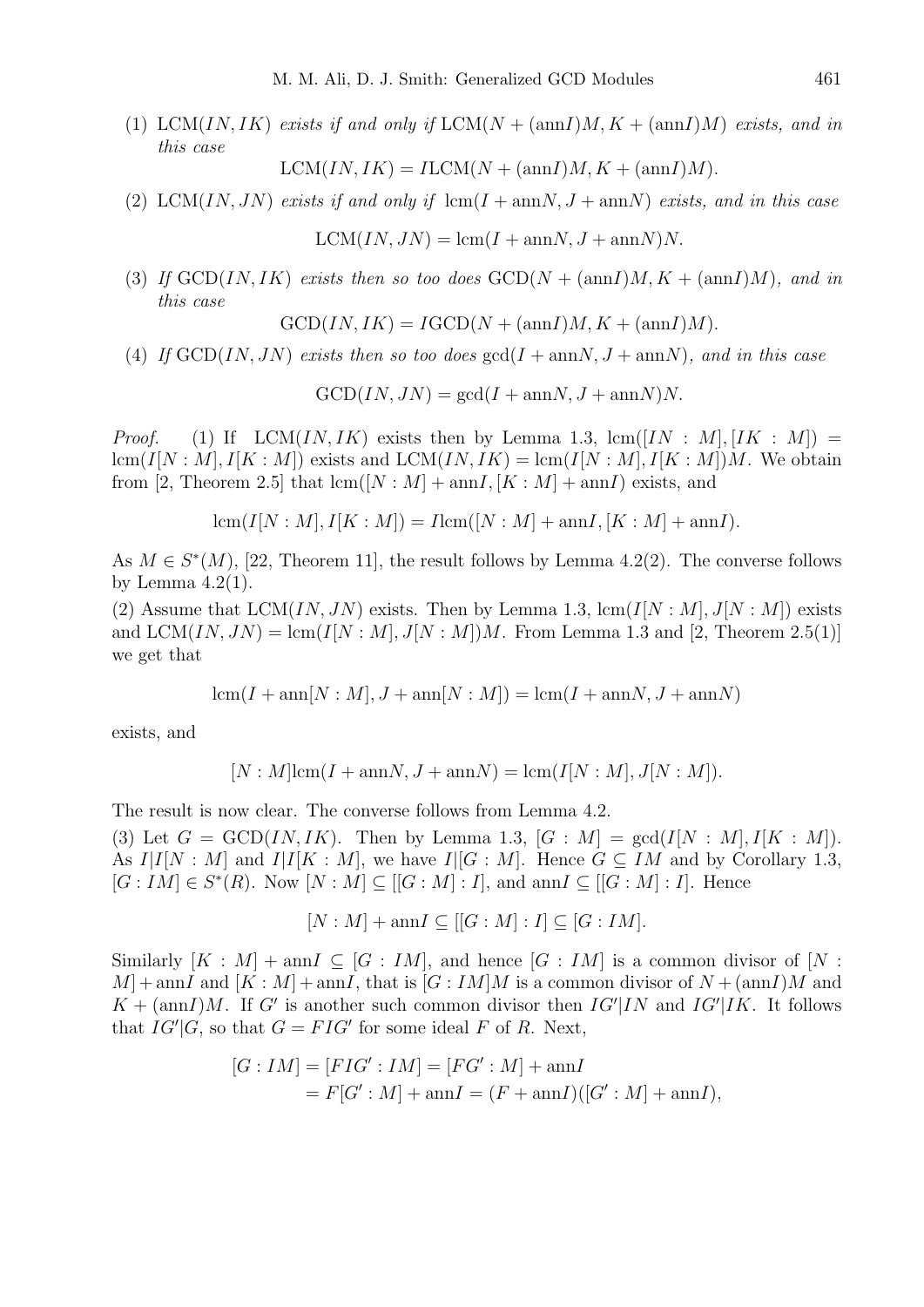and hence  $[G:IM|M = (F + \text{ann}I)(G' + (\text{ann}I)M)$ . But  $(\text{ann}I)M \subseteq G'$ . Thus  $[G:IM|M =$  $(F + \text{ann}I)G'$ , and hence  $G'[[G:IM]M]$ . This finally gives that

$$
[G:IM]M = \text{GCD}(N + (\text{ann}I)M, K + (\text{ann}I)M),
$$

and hence

$$
G = [G:IM]M = IGCD(N + (annI)M, K + (annI)M).
$$

(4) The proof is similar to (2) using Lemma 1.3 and [2, Theorem 2.5(2)].

Compare the next result with [2, Theorem 2.3].

Theorem 4.4. *Let* R *be a ring and* M *a finitely generated faithful multiplication* R*-module.* Let  $N, K \in S^*(M)$  and let  $L = N \cap K$ . Then

(1) LCM(N, K) exists if and only if  $LCM(N + (annL)M, K + (annL)M)$  exists, and in this *case*

 $LCM(N + (annL)M, K + (annL)M) = LCM(N, K) + (annL)M.$ 

(2) If  $LCM(N, K)$  *exists then so too does*  $GCD(N + (annL)M, K + (annL)M)$  *and in this case*

 $GCD(N + (annL)M, K + (annL)M) = GCD(N, K) + (annL)M.$ 

(3) *If*  $GCD(N, K)$  *exists then so too does*  $GCD(N + (annL)M, K + (annL)M)$  *and in this case*

 $GCD(N + (annL)M, K + (annL)M) = GCD(N, K) + (annL)M.$ 

(4) If  $GCD(N, K)$  exists for all  $N, K \in S^*(M)$  then  $LCM(N, K)$  exists for all  $N, K \in$  $S^*(M)$ .

*Proof.* (1) Suppose  $LCM(N, K)$  exists. Then by Proposition 4.1 and Corollary 1.2,  $LCM(N, K) = L$ ,  $L \in S^*(M)$ ,  $[L : M] \in S^*(R)$ , and it follows that  $[L : M](N \cap K) =$  $[L : M]N \cap [L : M]K$ . Next,

$$
[[L:M](N \cap K) : L] = [[L:M]N : L] \cap [[L:M]K : L]
$$
  
= [[L:M]N : [L:M]M] \cap [[L:M]K : [L:M]M]  
= ([N:M] + ann([L:M])) \cap ([K:M] + ann([L:M]))  
= ([N:M] + annL) \cap ([K:M] + annL) \in S<sup>\*</sup>(R).

It follows from [1, Theorem 3.1] that

 $(N + (annL)M) \cap (K + (annL)M) = (((N : M) + annL) \cap ([K : M] + annL))M \in S^*(M).$ 

This shows that  $LCM(N + (annL)M, K + (annL)M)$  exists. On the other hand,

$$
[[L : M](N \cap K) : L]M = [[L : M](N \cap K) : [L : M]M]M
$$
  
= 
$$
([(N \cap K) : M] + \text{ann}([L : M])M
$$
  
= 
$$
([(N \cap K) : M] + \text{ann}L)M
$$
  
= 
$$
(N \cap K) + (\text{ann}L)M
$$
  
= 
$$
LCM(N, K) + (\text{ann}L)M,
$$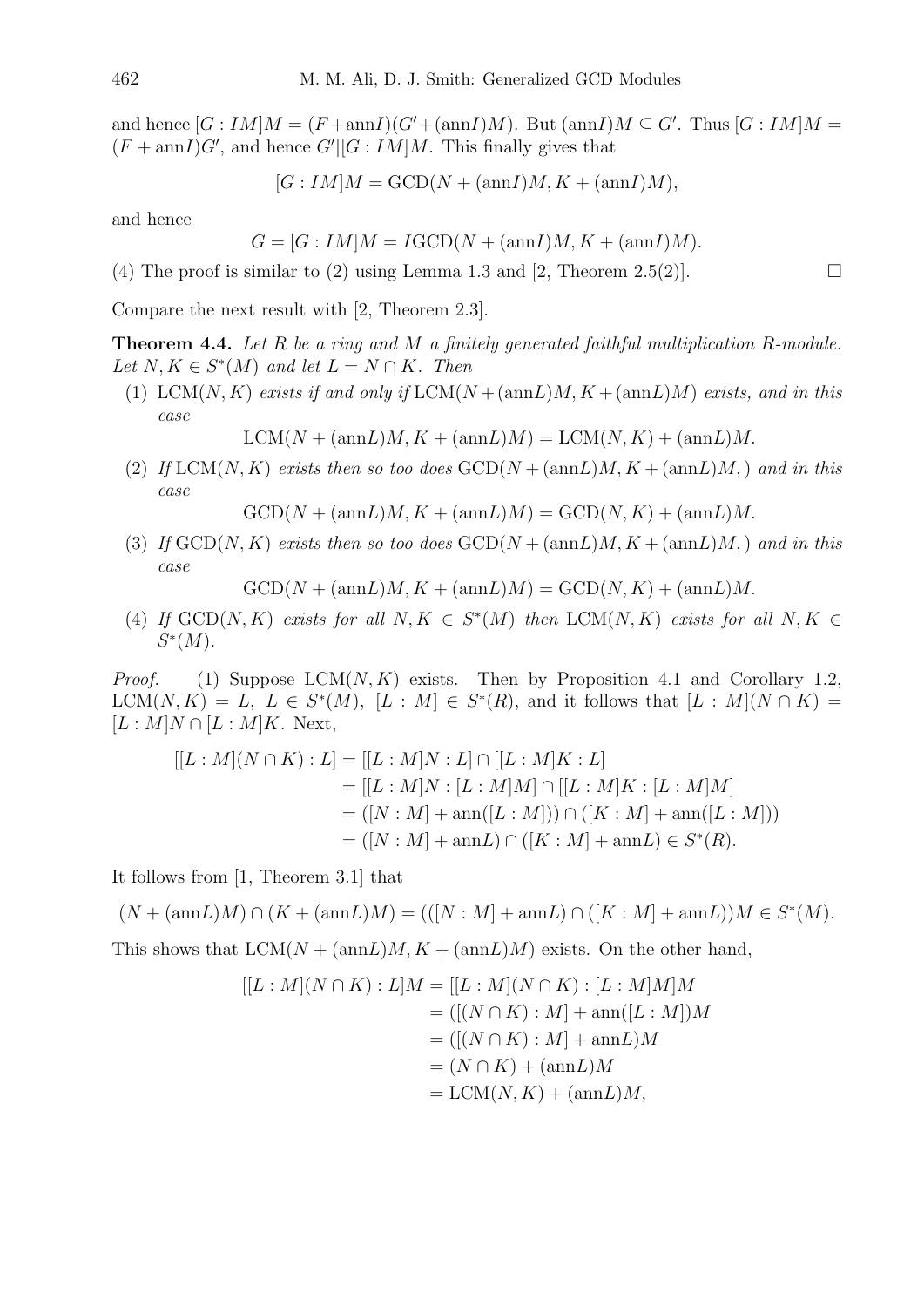so that

$$
LCM(N + (annL)M, K + (annL)M) = LCM(N, K) + (annL)M.
$$

Conversely, suppose that  $LCM(N + (annL)M, K + (annL)M)$  exists. Then  $[N + (annL)M :$  $K + (annL)M \in S^*(R)$ . But

$$
[N + (annL)M : K + (annL)M] = [N + (annL)M : K] \cap [N + (annL)M : (annL)M]
$$
  
= [N : K] + [(annL)M : K].

Thus  $[N:K]K + [(\text{ann}L)M:K]K \in S^*(M)$ . Now by [1, Theorem 3.1],

$$
[N:K]K \cap [(\text{ann}L)M:K]K = ([N:K] \cap [(\text{ann}L)M:K])K
$$
  

$$
= ([(N \cap K):K] \cap [\text{ann}(N \cap K)M:K])K
$$
  

$$
= [(N \cap K) \cap \text{ann}(N \cap K)M:K]K
$$
  

$$
= (\text{ann}K)K = 0,
$$

which is a multiplication ideal of R. We obtain from [3, Theorem 3.2] and [22, Theorem 8] that  $N \cap K$  is a multiplication module. Finally,

$$
ann(N \cap K) = ann[(N \cap K) : M] = ann([N : M] \cap [K : M])
$$
  
=  $ann([N : M][K : M]) = ann([N : M]K),$ 

which is generated by an idempotent. By [22, Theorem 11],  $N \cap K \in S^*(M)$ , and hence  $LCM(N, K)$  exists.

(2) By Corollary 1.3,  $[N : M] + \text{ann}L = [[N : M]L : L] \in S^*(R)$ . It follows that  $N +$  $(\text{ann}L)M = ([N : M] + \text{ann}L)M \in S^*(M)$ . Moreover,

$$
ann(N + (annL)M) = annN \cap ann((annL)M)
$$
  
= annN \cap ann(annL)  $\subseteq annL \cap ann(annL) = 0$ .

Thus  $N + (\text{ann}L)M \in S(M)$ . Similarly,  $K + (\text{ann}L)M \in S(M)$ . The result follows by (1) and Proposition 2.1.

(3) Similar to the proof for ideals, see [2, Theorem 2.3].

(4) GCD(N, K) exists for all  $N, K \in S^*(M)$ , hence for all  $N, K \in S(M)$ . Let  $L = N \cap K$ . By Proposition 2.5,  $LCM(N + (annL)M, K + (annL)M)$  exists. The result follows from (1).  $\Box$ 

S. Glaz, [14] and [15], defined a ring to be a generalized GCD ring if the following two conditions are satisfied.

- (1) R is a p.p. ring (that is, a ring in which every principal ideal is projective).
- $(2)$  The intersection of any two finitely generated flat ideals of R is finitely generated and flat.

Since finitely generated flat and finitely generated projective ideals coincide in p.p. rings, one can replace condition (2) by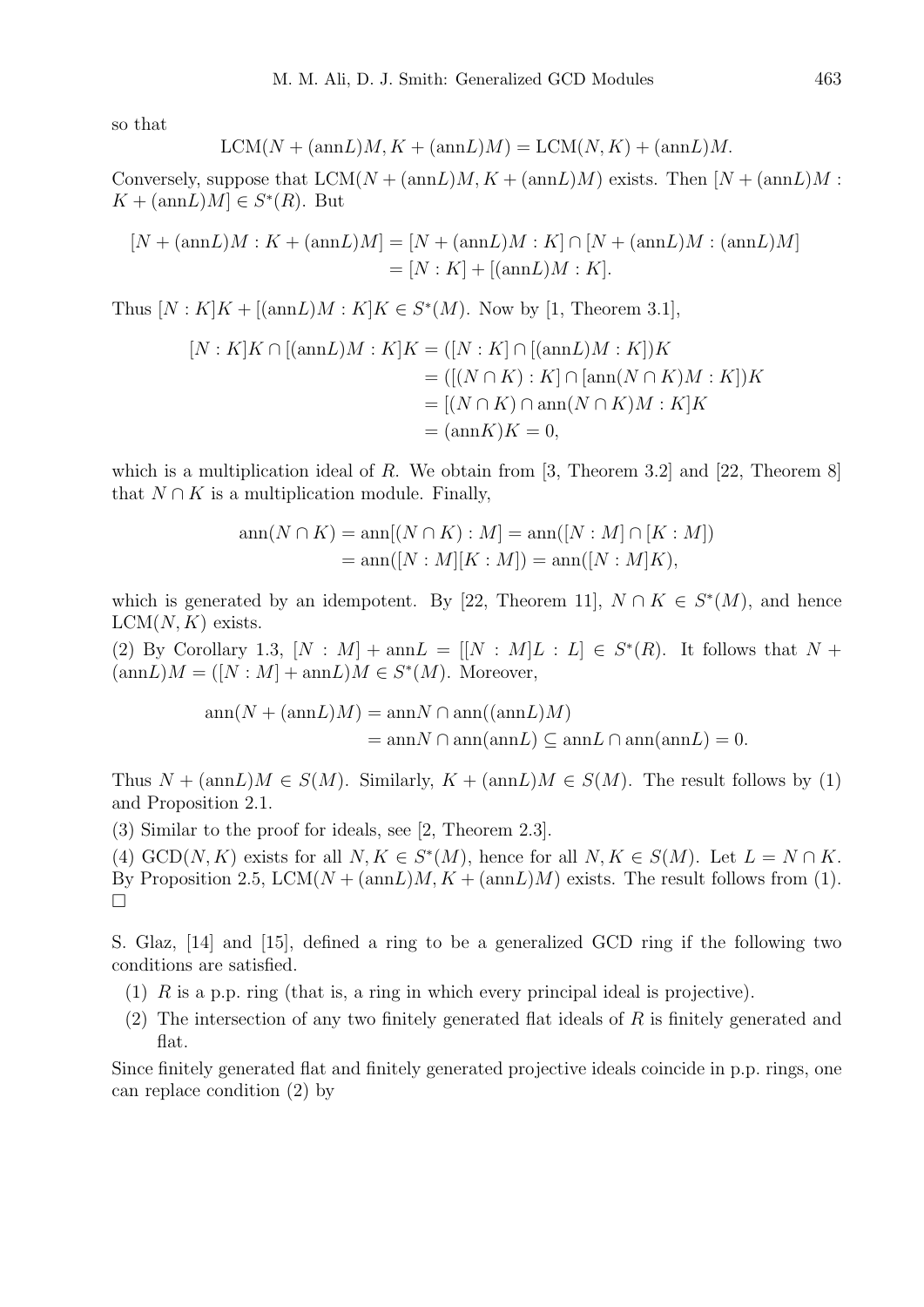$(2')$  The intersection of any two finitely generated projective ideals of R is projective (equivalently,  $lcm(I, J)$  exists for all finitely generated projective ideals I, J of R).

Glaz showed [14, Proposition 3.1] that if  $aR \cap bR$  is a finitely generated projective ideal for any non-zero divisors  $a, b \in R$ , then  $aR \cap bR$  is a finitely generated projective ideal for any non-zero  $a, b \in R$ . Thus R is a GGCD ring if

- (1)  $R$  is a p.p. ring.
- $(2'')$  The intersection of any two invertible ideals of R is invertible.

Suppose that R is a p.p. ring and P is a prime ideal of R. Then  $R_P$  is a local p.p. ring, hence an integral domain. Let  $I, J \in S^*(R)$  such that  $I \cap J \in S^*(R)$ , (equivalently lcm(I, J) exists). Then  $I_P$ ,  $J_P$  and  $I_P \cap J_P = (I \cap J)_P$  are invertible ideals of  $R_P$ . It follows by [4, Theorem 2.1 (and see the remark made after [2, Corollary 1.5]) that  $gcd(I_P, J_P)$  exists and  $gcd(I_P, J_P) = [IJ : (I \cap J)]_P$ . Since  $[IJ : (I \cap J)]_P$  is a common divisor of  $I_P$  and  $J_P$ for all P,  $[IJ : (I \cap J)]$  is a common divisor of I and J. Suppose that G is any common divisor of I and J. Then  $G_P | I_P$  and  $G_P | J_P$ , and hence  $G_P | [IJ : (I \cap J)]_P$ . This finally gives that  $G|[IJ:(I\cap J)]$ , and hence  $gcd(I,J)=[IJ:(I\cap J)]$ . Combining this remark and [2, Corollary 2.4, we get that a ring R is a Glaz GGCD ring if and only if  $gcd(I, J)$  exists for all  $I, J \in S^*(R)$ .

We generalize this to modules as follows. An R-module M is a *Glaz* GGCD *module* if M is finitely generated faithful multiplication, every cyclic submodule of M is projective, and  $N \cap K \in S^*(M)$  (equivalently LCM(N, K) exists) for all  $N, K \in S^*(M)$ .

Suppose that  $R$  is a Glaz GGCD ring and  $M$  is a finitely generated faithful multiplication R-module. Using the fact that a ring R is p.p. if and only if every cyclic submodule of a projective R-module is projective [11], we infer that every cyclic submodule of  $M$  is projective since M is projective [22, Theorem 11]. Let  $N, K \in S^*(M)$ . By Lemma 1.1,  $[N : M], [K :$  $M \in S^*(R)$ , and hence

$$
[(N \cap K) : M] = [N : M] \cap [K : M] \in S^*(R).
$$

Hence  $N \cap K \in S^*(M)$ , and M is a Glaz GGCD module. Conversely, let R be a ring and M a Glaz GGCD module. Then  $M$  is a finitely generated faithful multiplication (hence projective) R-module where every cyclic submodule of M is projective. By [11], R is a p.p. ring. Let  $I, J \in S^*(R)$ . Then  $IM, JM \in S^*(M)$ , and hence  $(I \cap J)M = IM \cap JM \in S^*(M)$ . This implies that  $I \cap J = [(I \cap J)M : M] \in S^*(R)$  by Lemma 1.1. Hence R is a Glaz GGCD ring. This shows that a ring  $R$  is a Glaz GGCD ring if and only if some finitely generated faithful multiplication  $R$ -module  $M$  is a Glaz GGCD module. On the other hand Glaz GGCD modules are GGCD modules. For let M be a Glaz GGCD module. Then M is finitely generated faithful multiplication. If  $N, K \in S(M)$ , then  $N, K \in S^*(M)$ , and hence  $N \cap K \in S^*(M)$ . By Lemma 1.1(5),  $N \cap K$  is a finitely generated multiplication submodule of M. Since K is a faithful module and  $[N : M]$  is a faithful ideal of R (Lemma 1.1(7)), we obtain from the proof of Proposition 4.1(2) that  $0 = \text{ann}([N : M]K) = \text{ann}(N \cap K)$ . Hence M is a GGCD module.

Let M be a Glaz GGCD module and  $N, K \in S^*(M)$ . Let P be a prime ideal of R. Then R is a p.p. ring [11], and hence  $R_P$  is an integral domain. It follows that  $N_P$ ,  $K_P$  and  $N_P \cap K_P =$  $(N \cap K)_P$  are finitely generated faithful multiplication submodules of M (Lemma 1.1). By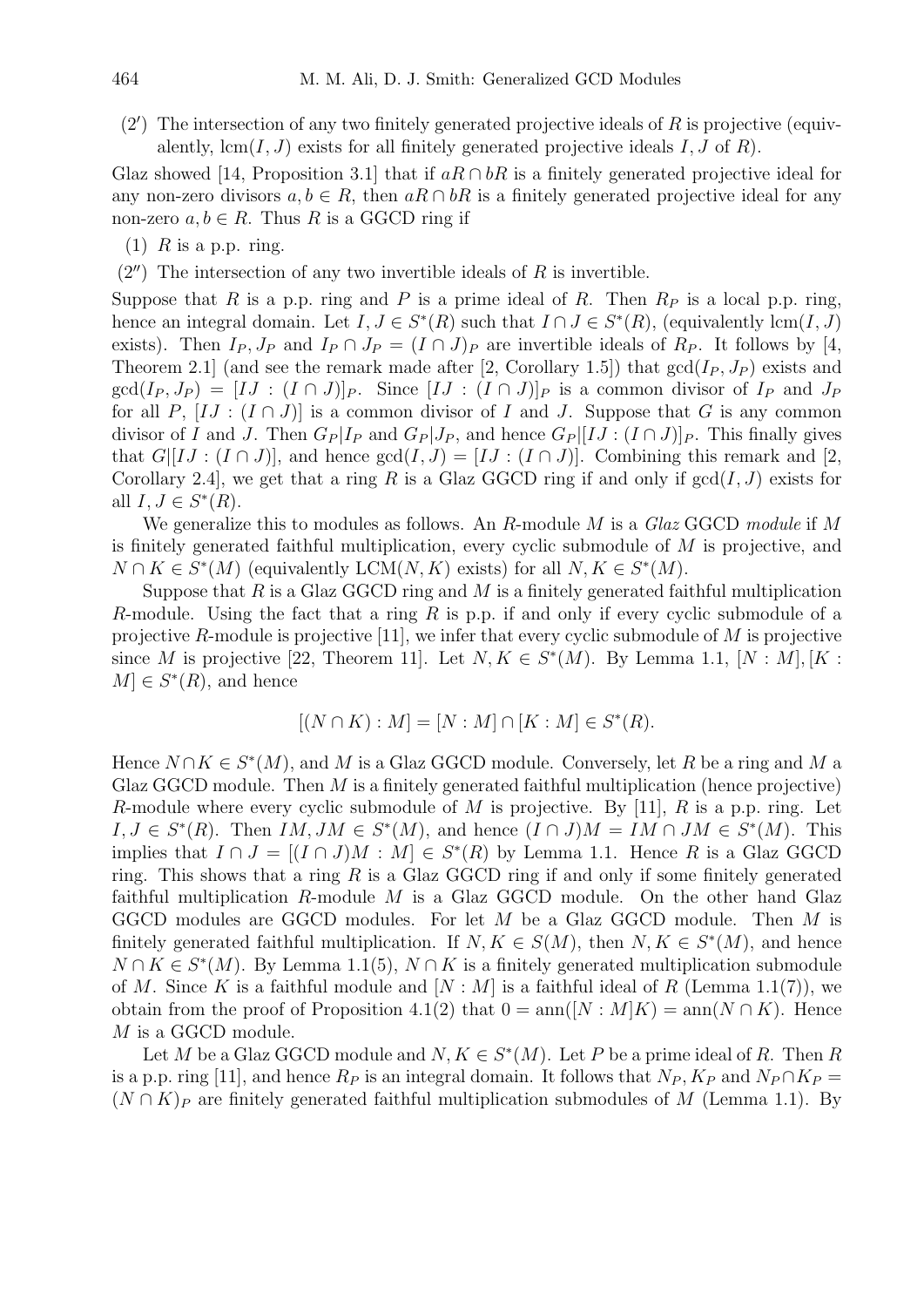Proposition 2.1,  $GCD(N_P, K_P)$  exists and  $GCD(N_P, K_P) = ([[K : M]N : (N \cap K)]M)_P$ . It is easy to see now that  $GCD(N, K)$  exists and  $GCD(N, K) = ([[K : M]N : (N \cap K)])M$ . Hence M is a Glaz GGCD module if and only if  $GCD(N, K)$  exists for all  $N, K \in S^*(M)$ (Theorem  $4.4(4)$ ).

Combining the above remarks, Corollary 1.2, [2, Theorem 1.8 and Corollary 2.4], and the fact that finitely generated flat and finitely generated projective submodules of a finitely generated faithful multiplication module over a p.p. ring coincide, we can state several conditions on a ring R equivalent to GGCD ring as defined by Glaz. We will use  $I(R)$ ,  $F(R)$ ,  $F(M)$  to denote the sets of invertible ideals of  $R$ , flat ideals of  $R$ , and flat submodules of  $M$  respectively.

Theorem 4.5. *Let* R *be a p.p. ring and* M *a finitely generated faithful multiplication* R*module (equivalently, every cyclic submodule of* M *is projective). Then the following are equivalent.*

- (1) R *is a Glaz GGCD ring.*
- (2) M *is a Glaz GGCD module.*
- (3) *For all*  $I, J \in I(R)$ ,  $I \cap J \in I(R)$ .
- (4) *For all*  $I, J \in S^*(R)$ ,  $I \cap J \in S^*(R)$ .
- (5) *For all*  $I, J \in I(R)$ ,  $[I : J] \in I(R)$ .
- (6) For all  $I, J \in S^*(R)$ ,  $[I : J] \in S^*(R)$ .
- (7) For all  $I, J \in F(R)$ ,  $[I : J] \in F(R)$ .
- (8) For all  $I, J \in I(R)$ , lcm(I, J) exists and is in  $I(R)$ .
- (9) For all  $I, J \in S^*(R)$ ,  $\operatorname{lcm}(I, J)$  *exists and is in*  $S^*(R)$ .
- (10) For all  $I, J \in F(R)$ , lcm(I, J) exists and is in  $F(R)$ .
- (11) *For all*  $I, J \in I(R)$ , gcd $(I, J)$  *exists and is in*  $I(R)$ .
- (12) *For all*  $I, J \in S^*$  $(R)$ ,  $\gcd(I, J)$  *exists and is in*  $S^*(R)$ .
- (13) For all  $I, J \in F(R)$ , gcd $(I, J)$  *exists and is in*  $F(R)$ .
- (14) *For all*  $N, K \in S^*$  $(M)$ , LCM $(N, K)$  *exists and is in*  $S^*(M)$ .
- (15) For all  $N, K \in F(M)$ , LCM(N, K) exists and is in  $F(M)$ .
- (16) *For all*  $N, K \in S^*$  $(M)$ ,  $GCD(N, K)$  *exists and is in*  $S^*(M)$ .
- (17) *For all*  $N, K \in F(M)$ , *GCD(N, K) exists and is in*  $F(M)$ .
- (18) *For all*  $N, K \in S^*$  $(M), \quad [N:K] \in S^*(R).$
- (19) *For all*  $N, K \in F(M)$ ,  $[N: K] \in F(R)$ .
- (20) *For all*  $N, K \in F(M)$ ,  $N \cap K \in F(M)$ .

## References

[1] Ali, M. M.; Smith, D. J.: *Some remarks on multiplication and projective modules.* Commun. Algebra  $32(10)$   $(2004)$ ,  $3897-3909$ . Zbl pre02130750